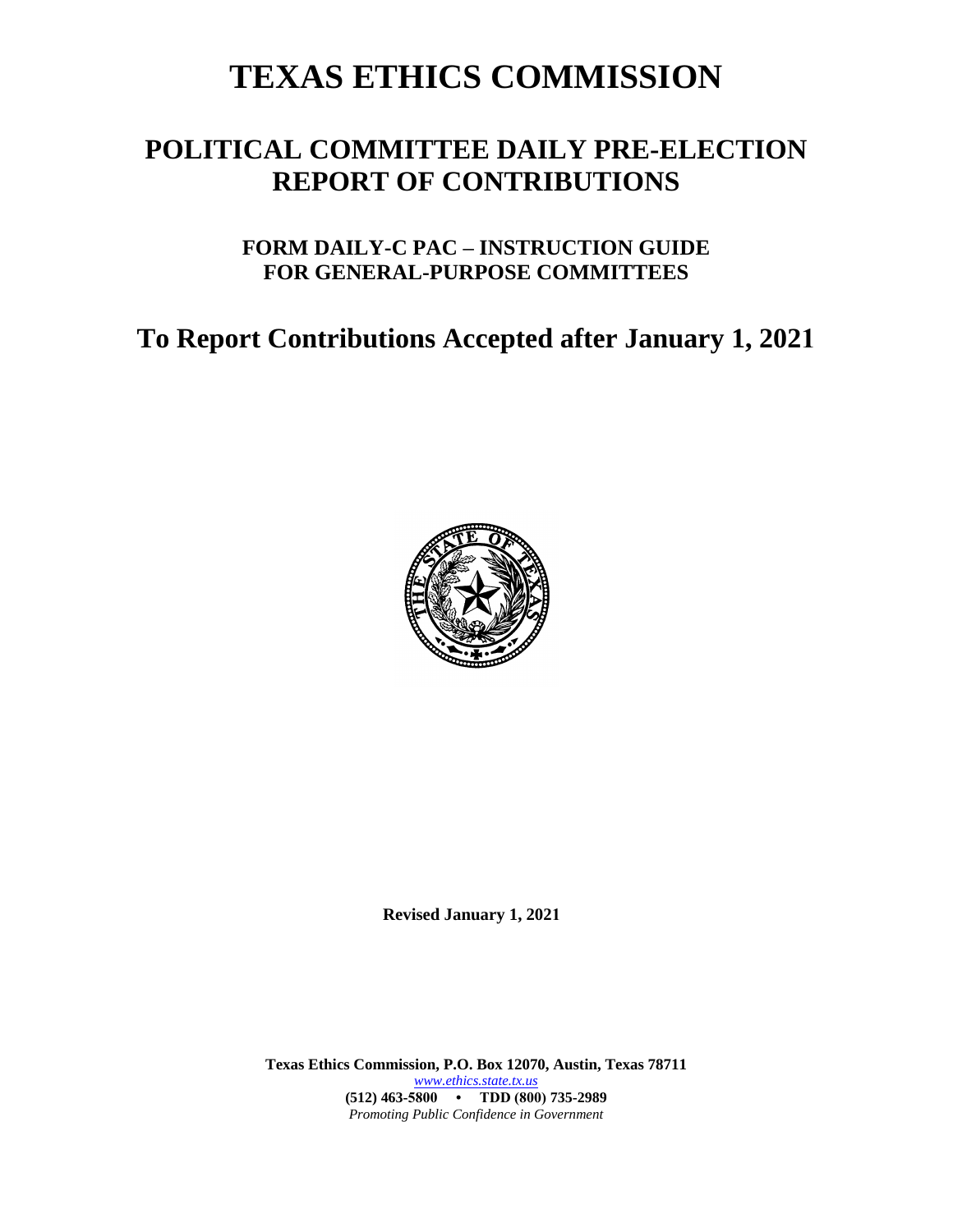#### **FORM DAILY-C PAC – INSTRUCTION GUIDE**

#### **TABLE OF CONTENTS**

*These instructions are for general-purpose committee campaign treasurers using the POLITICAL COMMITTEE DAILY PRE-ELECTION REPORT OF CONTRIBUTIONS (FORM DAILY-C PAC), for political contributions that are accepted on or after January 1, 2021. To report a contribution accepted before January 1, 2021, you must use the instructions applicable prior to calendar year 2021, which are available at [https://www.ethics.state.tx.us/forms/PACindex.php.](https://www.ethics.state.tx.us/forms/PACindex.php)* 

*FORM DAILY-C PAC includes a Cover Sheet and Schedules A1, A2, B, C1, C2, C3, C4, D and T. All filers must submit the Cover Sheet, but only the schedules on which there is information to report need to be included.*

| POLITICAL COMMITTEE DAILY PRE-ELECTION REPORT OF CONTRIBUTIONS3 |  |
|-----------------------------------------------------------------|--|
|                                                                 |  |
|                                                                 |  |
| SCHEDULE A2: NON-MONETARY (IN-KIND) POLITICAL CONTRIBUTIONS 8   |  |
|                                                                 |  |
| SCHEDULE C1: MONETARY CONTRIBUTIONS FROM CORPORATION OR LABOR   |  |
|                                                                 |  |
| SCHEDULE C2: NON-MONETARY IN-KIND CONTRIBUTIONS FROM            |  |
|                                                                 |  |
| SCHEDULE C3: MONETARY SUPPORT FROM CORPORATION OR LABOR         |  |
|                                                                 |  |
| SCHEDULE C4: NON-MONETARY SUPPORT FROM CORPORATION OR LABOR     |  |
| 18                                                              |  |
| SCHEDULE D: PLEDGED CONTRIBUTIONS FROM CORPORATION OR LABOR     |  |
| 20                                                              |  |
| SCHEDULE T: IN-KIND CONTRIBUTION OR POLITICAL EXPENDITURE FOR   |  |
|                                                                 |  |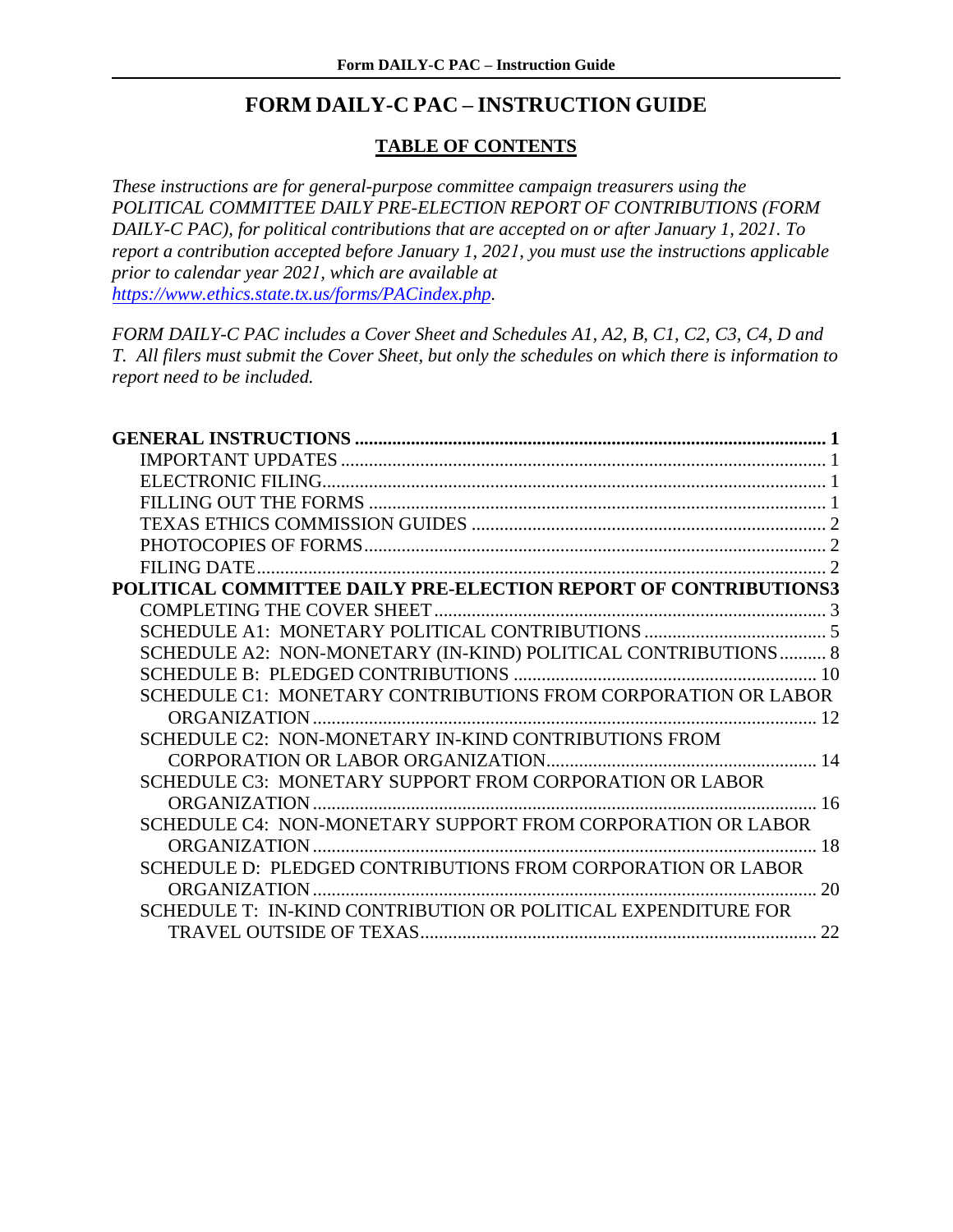### **GENERAL INSTRUCTIONS**

#### <span id="page-2-1"></span><span id="page-2-0"></span>**IMPORTANT UPDATES**

As directed by section 571.064 of the Texas Government Code, the Commission is required to annually adjust certain reporting thresholds upward to the nearest multiple of \$10 in accordance with the percentage increase for the previous year in the Consumer Price Index for Urban Consumers published by the Bureau of Labor Statistics of the United States Department of Labor.

[These changes will be made effective January 1st of each calendar year; the a](https://www.ethics.state.tx.us/rules/adopted/2016-2020/adopted_Mar_2019.php)ffected numbers and corresponding new thresholds are located in 1 T.A.C. §18.31, which can be found here: https://www.ethics.state.tx.us/rules/. The higher itemization thresholds will be reflected on the paper forms and in these instructions, as applicable.

Please verify that you are using the correct thresholds and forms that apply to your filing. For example, if you are filing a campaign finance report or lobby activities report that is due in January of 2021, you must use the forms and instructions that are applicable to the period ending December 31, 2020.

#### **ELECTRONIC FILING**

All persons filing campaign finance reports with the Commission are required to file those reports electronically unless the person is eligible to claim an exemption. Please check the Commission's website at *http://www.ethics.state.tx.us* for more detailed information about electronic filing.

#### <span id="page-2-2"></span>**FILLING OUT THE FORMS**

All reports filed on paper must be either handwritten in ink or typewritten. If you complete the report by hand, please print everything other than your signature.

<span id="page-2-3"></span>Always file the cover sheet of the campaign finance report form. You need to file only those schedules on which you have information to report.

A special pre-election report that is exempt from the electronic filing requirement is not required to be on a form prescribed by the Commission; it may be on regular stationery.

You must keep an exact copy of each report filed and all records necessary to complete the report for at least two (2) years after the deadline for filing the report.

If you have questions, please call our office at (512) 463-5800.

#### **TEXAS ETHICS COMMISSION GUIDES**

The Commission publishes a Campaign Finance Guide for each type of filer. These guides are designed to explain your responsibilities as a filer. The Commission encourages you to read the appropriate guide before you begin accepting political contributions or making or authorizing political expenditures.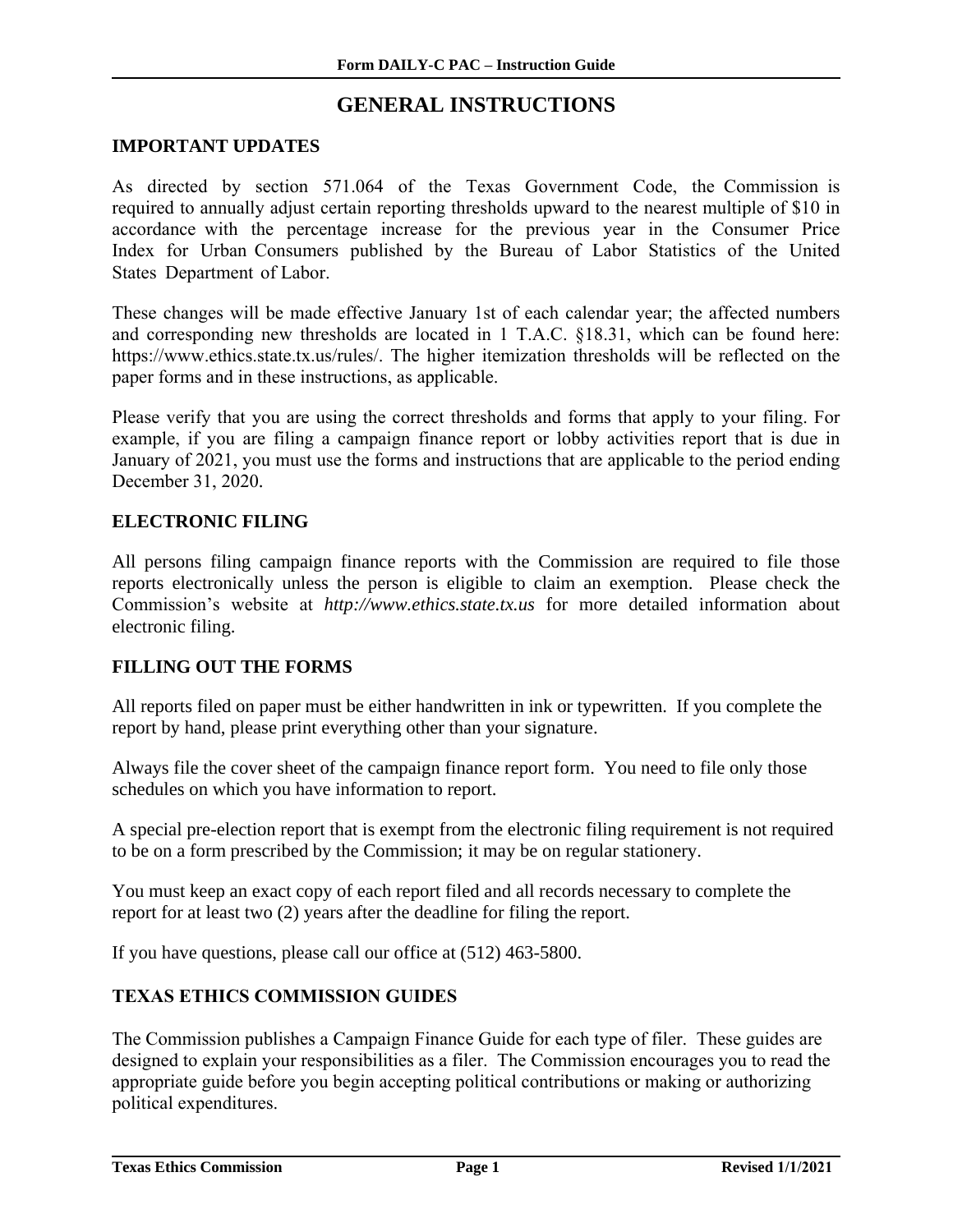#### <span id="page-3-0"></span>**PHOTOCOPIES OF FORMS**

You may use photocopies of Commission forms. For example, if the space provided on Schedule A1 is insufficient, you may make copies of a blank Schedule A1 form and attach more pages as needed.

#### <span id="page-3-1"></span>**FILING DATE**

<span id="page-3-2"></span>A special pre-election report filed electronically must be received by the Commission no later than midnight of the first business day after the contribution is accepted or the direct campaign expenditure is made. A special pre-election report that is filed on paper must be received by the Commission no later than 5 p.m. of the first business day after the contribution is accepted or the direct campaign expenditure is made.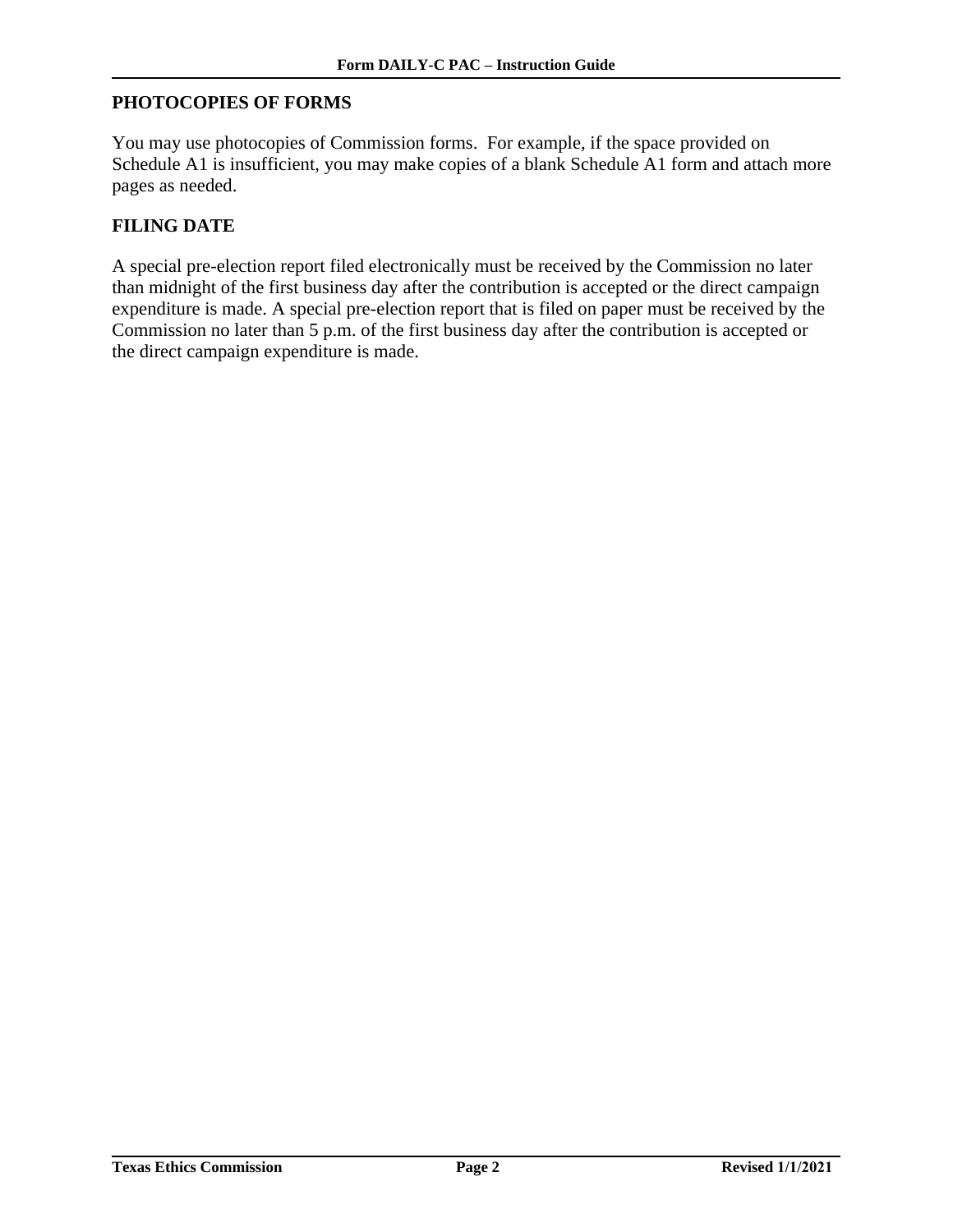## <span id="page-4-0"></span>**POLITICAL COMMITTEE DAILY PRE-ELECTION REPORT OF CONTRIBUTIONS**

*These instructions are for general-purpose committee campaign treasurers using the POLITICAL COMMITTEE DAILY PRE-ELECTION REPORT OF CONTRIBUTIONS (Form DAILY-C PAC). A complete report includes the Cover Sheet, and any of the following schedules on which there is information to report: A1, A2, B, C1, C2, C3, C4, D and T.*

#### **GENERAL INFORMATION**

Use Form DAILY-C PAC to disclose accepting political contributions from a person that in the aggregate exceed \$6,370 during the reporting period beginning the ninth day before election day and ending at 12 noon on the day before election day.

Contributions disclosed on this report must be disclosed again on the committee's next required report.

*Do not use Form DAILY-C PAC to disclose direct expenditures made during the reporting period. Use Form DAILY-E PAC.*

#### **DUTIES OF CAMPAIGN TREASURER**

The committee's campaign treasurer is responsible for filing this form and keeping all necessary records. Failing to file a report on time or filing an incomplete report may subject the treasurer to criminal or civil penalties.

#### **WHERE TO FILE**

The campaign treasurer of the general-purpose committee must file this form with the Commission.

<span id="page-4-1"></span>*For more information, see the Campaign Finance Guide for Political Committees.*

#### **COMPLETING THE COVER SHEET**

- **1. FILER ID:** The Commission assigned a filer identification number when the initial campaign treasurer appointment (Form GTA) was filed. The campaign treasurer should have received a letter acknowledging receipt of the campaign treasurer appointment and showing the committee's filer identification number. Enter this number wherever you see "Filer ID."
- **2. TOTAL PAGES FILED:** After you have completed the form, count the total number of pages of this form and any attached schedules. Enter that number where indicated on the top line of page 1 only. Each side of a two-sided form counts as one page.
- **3. COMMITTEE NAME:** Enter the committee's full name. Your entry here should be the same as on the committee's campaign treasurer appointment.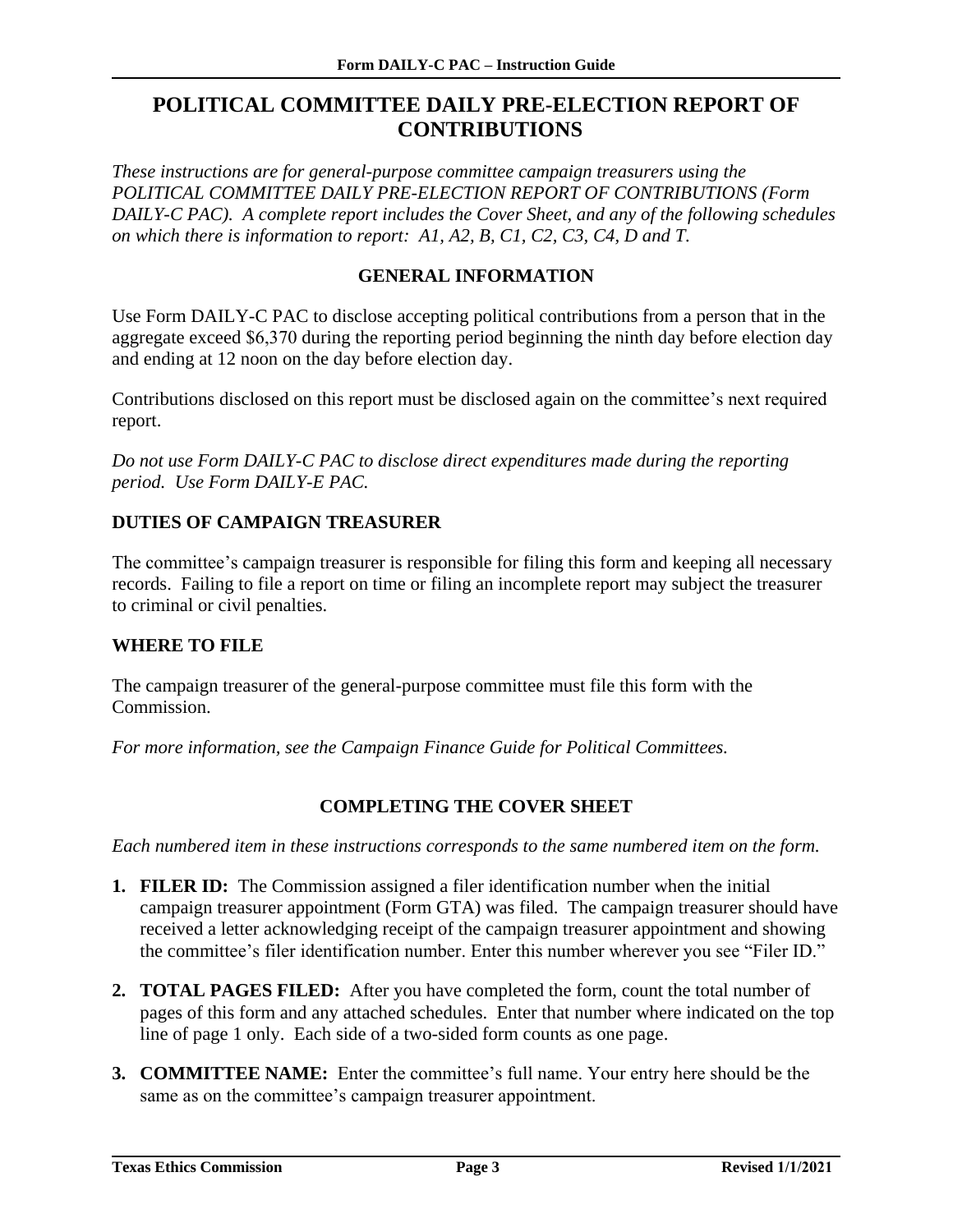- **4. CAMPAIGN TREASURER NAME:** Enter the full name of the committee's campaign treasurer.
- **5. CAMPAIGN TREASURER MAILING ADDRESS:** Enter the complete mailing address of the committee's campaign treasurer.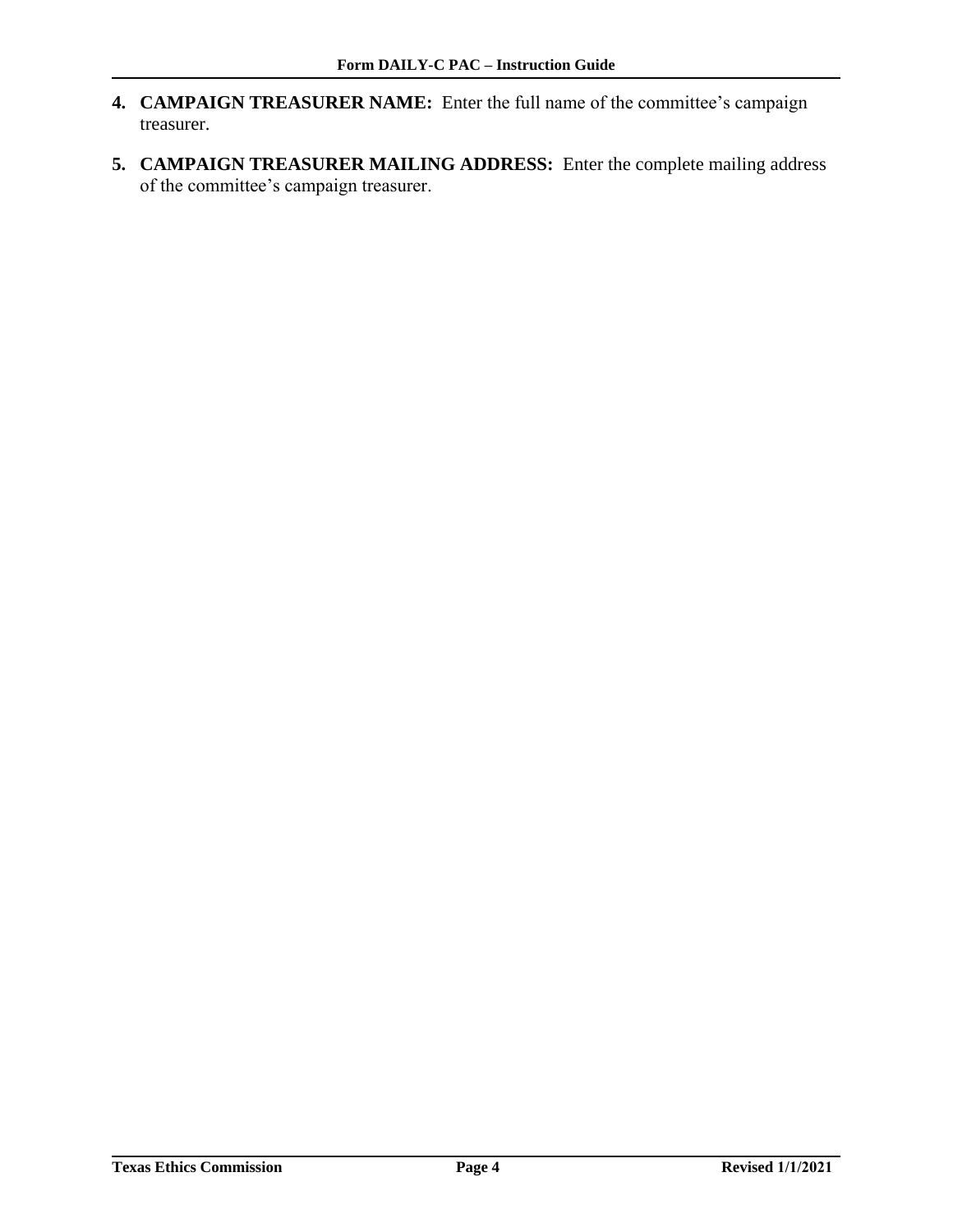## **SCHEDULE A1: MONETARY POLITICAL CONTRIBUTIONS**

#### <span id="page-6-0"></span>*These instructions are for general-purpose committee campaign treasurers using the POLITICAL COMMITTEE DAILY PRE-ELECTION REPORT OF CONTRIBUTIONS (Form DAILY-C PAC).*

Use this schedule to disclose information about incoming monetary political contributions accepted from a person that in the aggregate exceed \$6,370 during the reporting period.

If your committee accepted other types of incoming funds (such as corporate or labor organization contributions or support, or loans) or non-monetary contributions (such as in-kind contributions or pledges), enter them on the applicable schedules associated with the categories. (Report pledges on Schedules B and D; report corporate or labor organization contributions or support on Schedules C1, C2, C3, and C4; report loans and guarantees of loans on Schedule E.)

Note: If the committee makes political expenditures or accepts political contributions in support of a candidate or officeholder, the committee must provide written notice to the candidate or officeholder who benefits from the committee's activity. For additional information, see the *Campaign Finance Guide for Political Committees*.

**Itemization:** You must enter contributions that exceed \$6,370 from one person during the reporting period. If the committee accepted two or more contributions from the same person, the total of which exceeds \$6,370, enter each contribution separately.

Contributions disclosed on this report must be disclosed again on the committee's next required report.

*Each numbered item in these instructions corresponds to the same numbered item on the form.* 

- **1. TOTAL PAGES SCHEDULE A1:** After you have completed Schedule A1, count the total number of pages. Each side of a two-sided form counts as one page.
- **2. FILER NAME:** Enter the committee's full name.
- **3. FILER ID:** See Instructions for Cover Sheet, page 1, section 1.
- **4. DATE:** Enter the date the committee *accepted* the contribution.

*Accepting* a contribution is different from *receiving* a contribution. The committee accepts a contribution when the determination is made to accept it rather than reject it. This may or may not be the same day that the committee receives the contribution.

Failure to make a determination about acceptance or refusal: If you fail to make a determination to accept or refuse a contribution by the end of the reporting period, the contribution is considered to have been accepted.

Returning refused contributions: If you receive a political contribution but do not accept it, you must return the contribution not later than the 30th day after the end of the reporting period in which the contribution was received. If you fail to do so, the contribution is considered to have been accepted.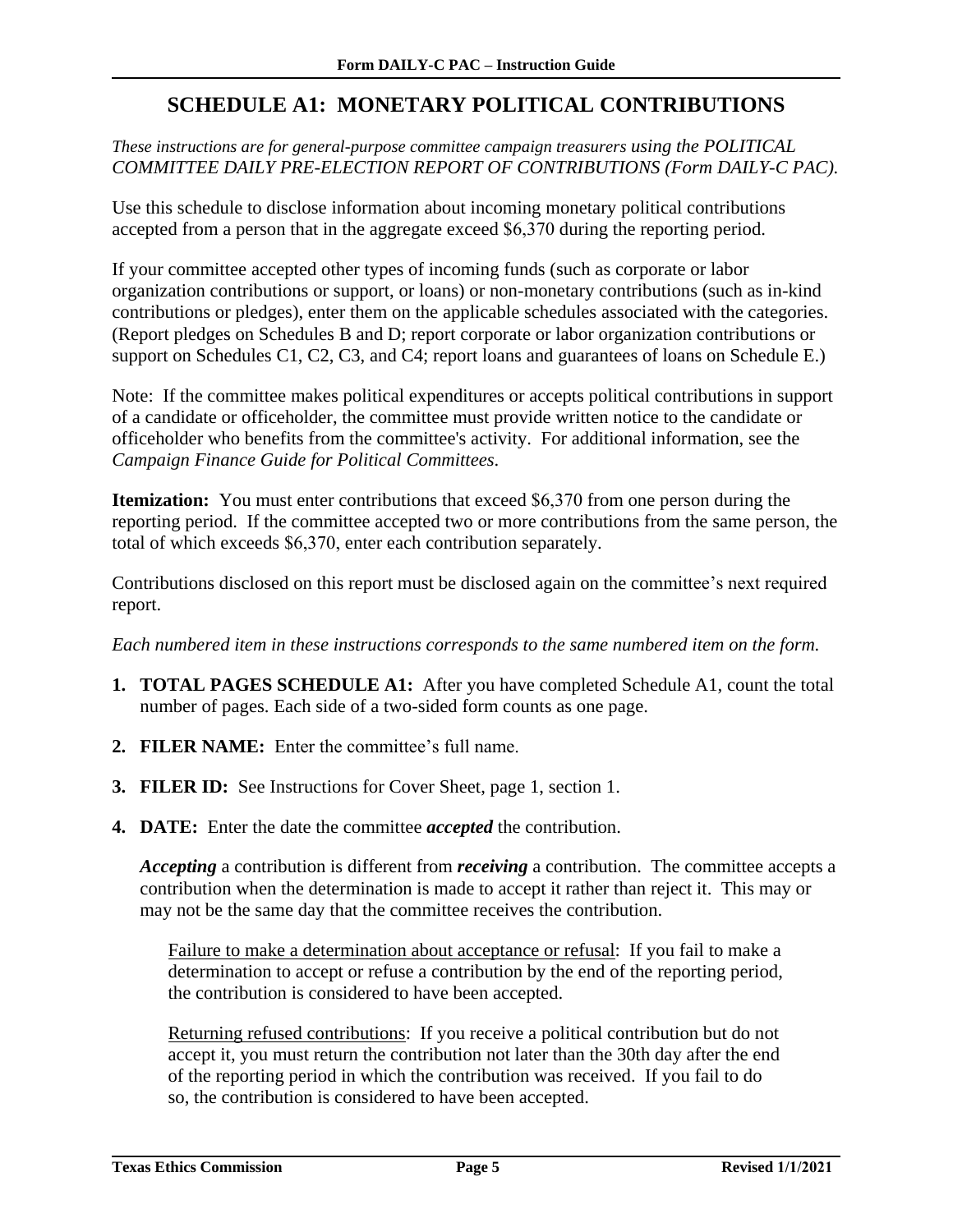**5. FULL NAME OF CONTRIBUTOR:** Enter the full name of the contributor. If the contributor is an individual, enter the full name, first, last, and suffix (Jr., III, etc.) if applicable (title is optional). If the contributor is an entity, enter the full name of the entity.

**"Out-of-State PAC" box:** For Daily Reports, you are not required to disclose this information for a contributor that is an out-of-state political committee, however, you will be required to do so when that same contribution is disclosed again on the next required report. For this reason, you may choose to enter the information now. Otherwise, you may leave this section blank.

Check the box only if the contributor is an out-of-state political committee. If the contributor is an out-of-state political committee from which the committee accepted more than \$930 in the reporting period, (including pledges or loans from sources other than financial institutions that have been in business for more than a year) you may include one of the following with your report:

- a copy of the out-of-state PAC's statement of organization filed as required by law with the Federal Election Commission (FEC) and certified by an officer of the out-of-state PAC; or
- a written statement, certified by an officer of the out-of-state PAC, listing the full name and address of each person who contributed more than \$190 to the out-of-state PAC during the 12 months immediately preceding the contribution.

If the contributor is an out-of-state political committee from which the committee accepted \$930 or less (including pledges) during the reporting period, you may include one of the following with your report:

- a copy of the out-of-state political committee's statement of organization filed as required by law with the FEC and certified by an officer of the outof-state committee.
- a document listing the committee's name, address and phone number; the name of the person appointing the committee's campaign treasurer; and the name, address and phone number of the committee's campaign treasurer.

**"ID #" Line (Electronic Filing Only):** If you are filing your report electronically, you may enter in this field the out-of-state committee's FEC identification number. If you do not have an FEC # for the out-of-state PAC or are not filing electronically with the Commission, you may provide other documentation as explained above.

Note**:** See the *Campaign Finance Guide for Political Committees* for detailed information on accepting and reporting contributions from out-of-state political committees.

- **6. CONTRIBUTOR ADDRESS:** Enter the complete address of the contributor.
- **7. AMOUNT OF CONTRIBUTION:** Enter the amount of the contribution.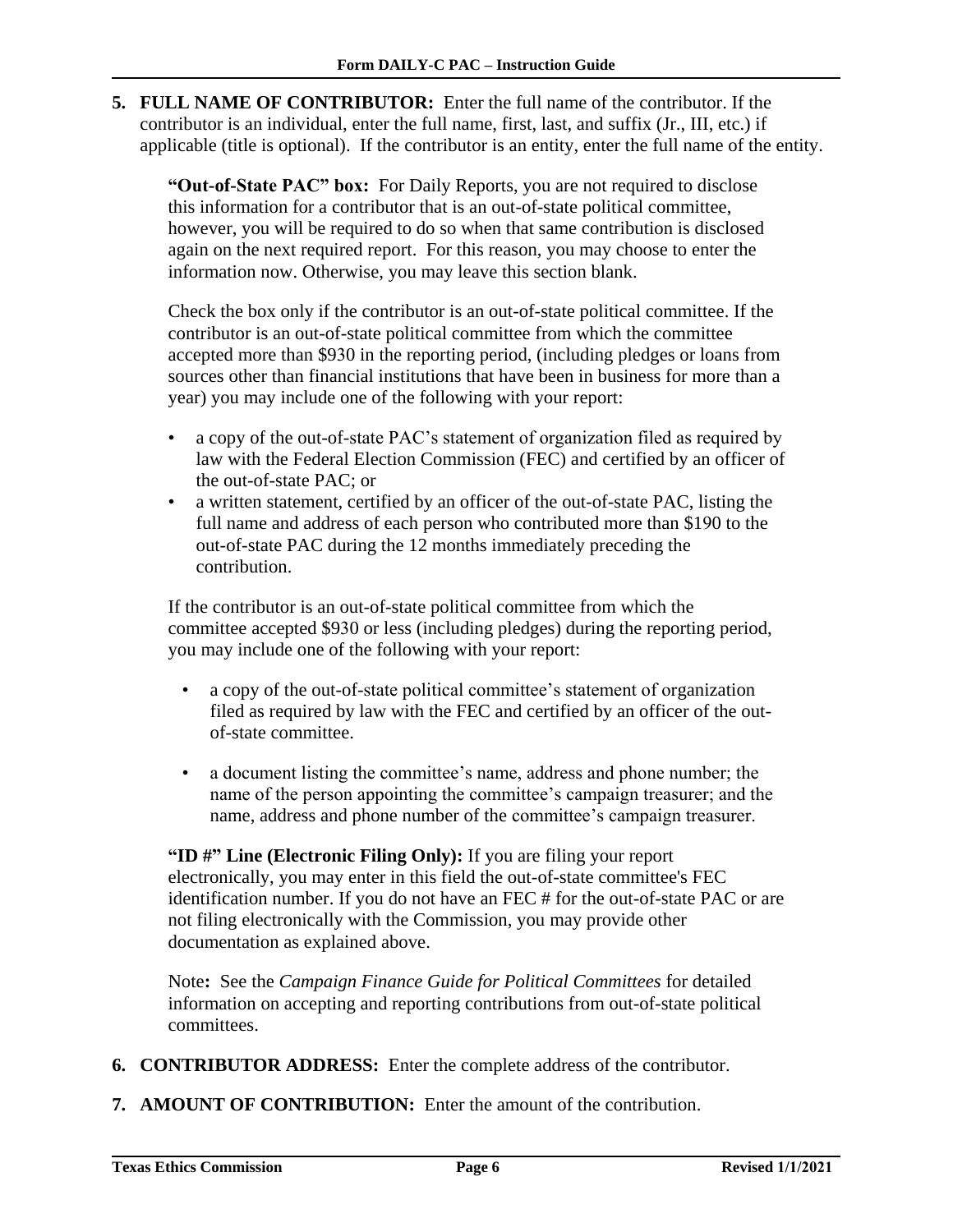- **8. PRINCIPAL OCCUPATION/JOB TITLE:** For Daily Reports, you are not required to disclose a contributor's principal occupation. However, you will be required to do so when that same contribution is disclosed again on the next required report. For this reason, you may choose to disclose this information now.
- **9. EMPLOYER (***Optional***):** General-purpose committees are not required to disclose contributors' employers, but you may do so in this section.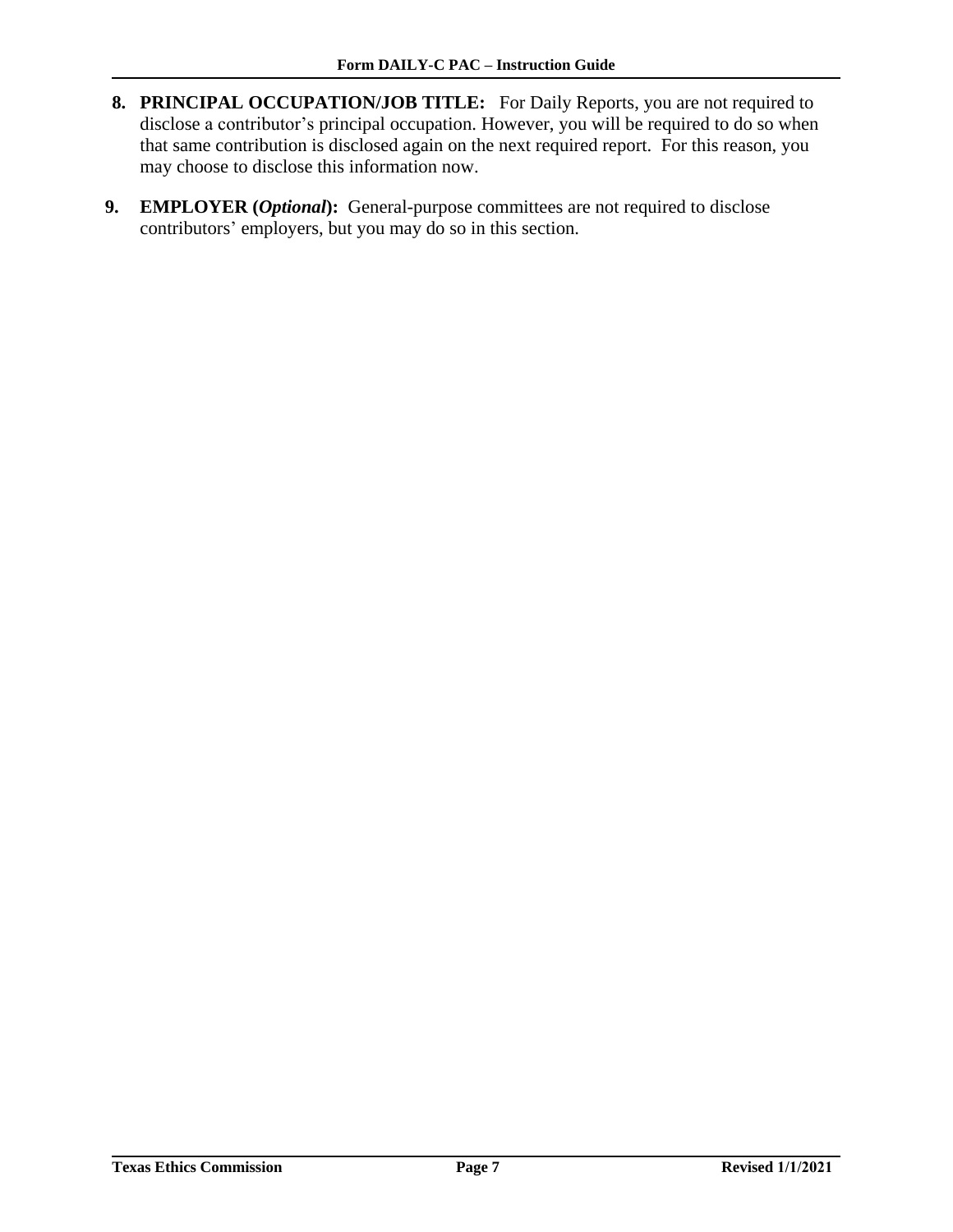## <span id="page-9-0"></span>**SCHEDULE A2: NON-MONETARY (IN-KIND) POLITICAL CONTRIBUTIONS**

*These instructions are for general-purpose committee campaign treasurers using the POLITICAL COMMITTEE DAILY PRE-ELECTION REPORT OF CONTRIBUTIONS (Form DAILY-C PAC).*

Use this schedule to disclose information about incoming non-monetary (in-kind) political contributions accepted from a person that in the aggregate exceed \$6,370 during the reporting period. You are not required to include contributions of an individual's personal services or travel if the individual receives no compensation from any source for the services.

If your committee accepted other types of incoming funds (such as corporate or labor organization contributions or support, loans, or pledges), enter them on the applicable schedules associated with the categories. (Report pledges on Schedules B and D; report corporate or labor organization contributions or support on Schedules C1, C2, C3, and C4; report loans and guarantees of loans on Schedule E.)

Note: If the committee makes political expenditures or accepts political contributions in support of a candidate or officeholder, the committee must provide written notice to the candidate or officeholder who benefits from the committee's activity. For additional information, see the Campaign Finance Guide for Political Committees.

**Itemization:** You must enter contributions that exceed \$6,370 from one person during the reporting period. If the committee accepted two or more contributions from the same person, the total of which exceeds \$6,370, enter each contribution separately.

Contributions disclosed on this report must be disclosed again on the committee's next required report.

- **1. TOTAL PAGES SCHEDULE A2:** After you have completed Schedule A2, count the total number of pages. Each side of a two-sided form counts as one page.
- **2. FILER NAME:** Enter the committee's full name.
- **3. FILER ID:** See instructions for Cover Sheet, page 1, section 1*.*
- **4. TOTAL OF UNITEMIZED IN-KIND POLITICAL CONTRIBUTIONS:** Do not complete this section. All contributions that meet the thresholds for daily reporting must be itemized.
- **5. DATE:** See instructions for Schedule A1, section 4.
- **6. FULL NAME OF CONTRIBUTOR:** See instructions for Schedule A1, section 5.
- **7. CONTRIBUTOR ADDRESS:** Enter the complete address of the contributor.
- **8. AMOUNT OF CONTRIBUTION:** Enter the fair market value of an in-kind contribution.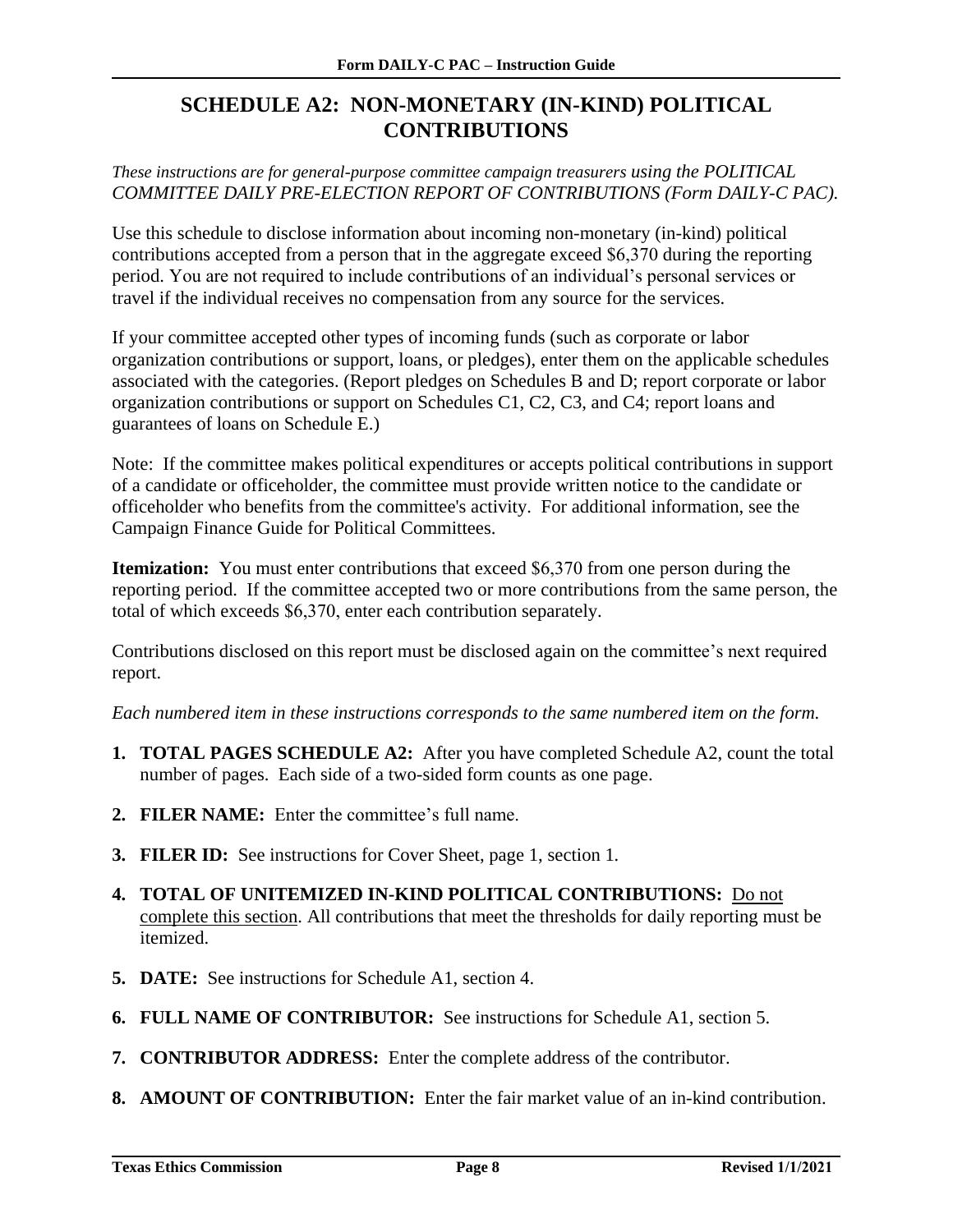**9**. **IN-KIND CONTRIBUTION DESCRIPTION:** Enter a description of the contribution. The description should be sufficiently detailed to allow a person reviewing the committee's report to understand what was contributed.

**"Travel Outside of Texas" box:** Please check the box to indicate that the inkind contribution was for out-of-state travel. The description of an in-kind contribution for travel outside of the state of Texas must include detailed information. Please report this information on Schedule T.

- **10. PRINCIPAL OCCUPATION/JOB TITLE:** For Daily Reports, you are not required to disclose a contributor's principal occupation. However, you will be required to do so when that same contribution is disclosed again on the next required report. For this reason, you may choose to disclose this information now.
- **11. EMPLOYER (***Optional***):** General-purpose committees are not required to disclose contributors' employers, but you may do so in this section.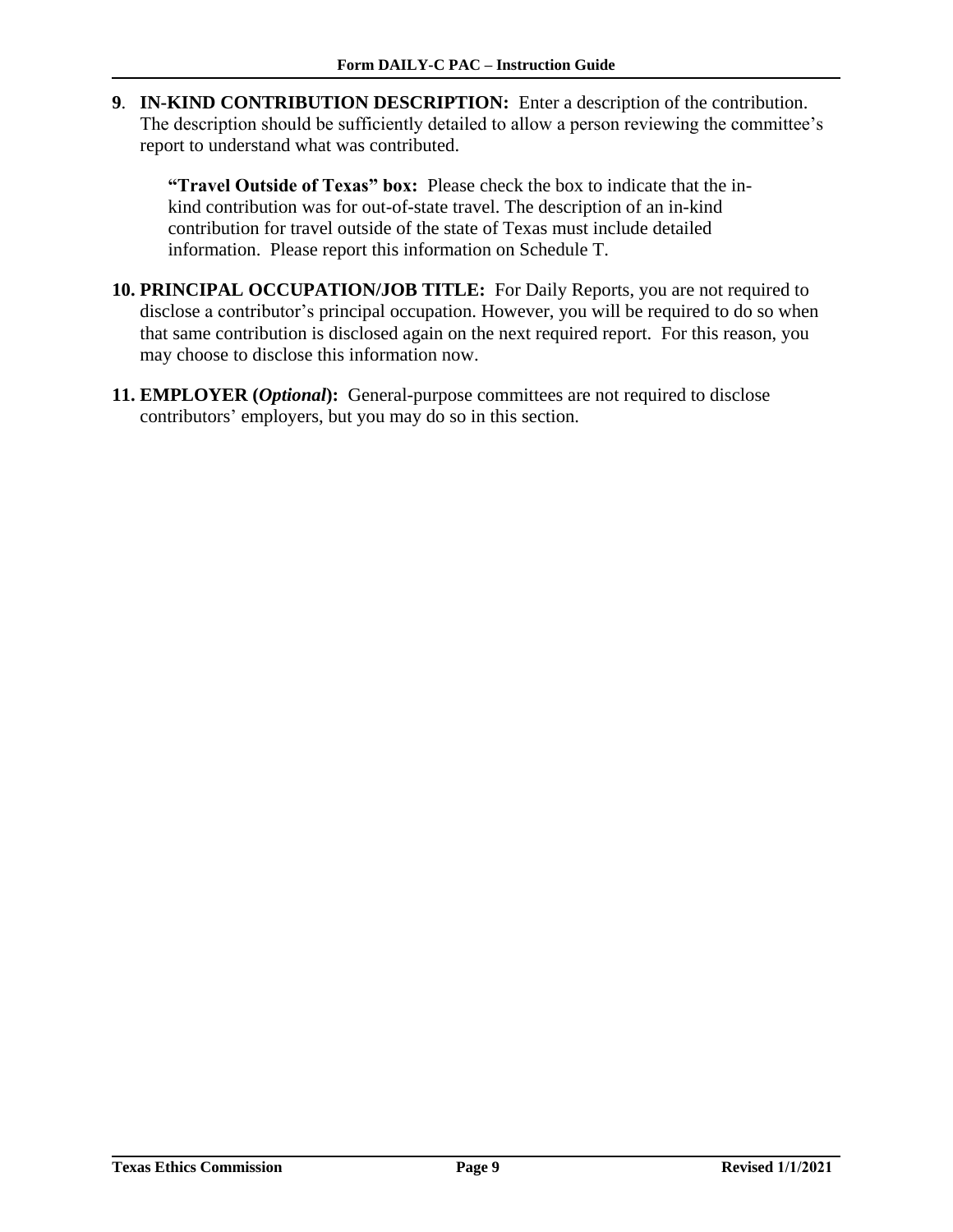## **SCHEDULE B: PLEDGED CONTRIBUTIONS**

#### <span id="page-11-0"></span>*These instructions are for general-purpose committee campaign treasurers using the POLITICAL COMMITTEE DAILY PRE-ELECTION REPORT OF CONTRIBUTIONS (Form DAILY-C PAC).*

Use this schedule to disclose information about pledged political contributions accepted from a person that in the aggregate exceed \$6,370 during the reporting period. You are not required to include pledges of an individual's personal services or travel if the individual receives no compensation from any source for the services.

Do not enter on this schedule information on contributions actually received. (Report contributions actually received on Schedules A1, A2, C1, and C2, as applicable.) A political committee that supports or opposes measures *exclusively* and direct campaign expenditure only committees may accept pledged contributions from corporations and labor organizations, and must report such pledged contributions on Schedule D.

**Itemization:** You must enter pledges that exceed \$6,370 from one person during the reporting period. If the committee accepted two or more pledges from the same person, the total of which exceeds \$6,370, enter each pledge separately.

Contributions disclosed on this report must be disclosed again on the committee's next required report.

You must also disclose the receipt of the pledged contribution on Schedule A1 (used for monetary contributions) or A2 (used for non-monetary (in-kind) contributions), as applicable, in the reporting period in which you actually receive the pledged money or thing of value. If the pledge is accepted and received in the same reporting period, it is no longer a pledge disclosed here; it becomes a contribution disclosed on the applicable contributions schedule.

*Each numbered item in these instructions corresponds to the same numbered item on the form.*

- **1. TOTAL PAGES SCHEDULE B:** After you have completed Schedule B, count the total number of pages. Each side of a two-sided form counts as one page.
- **2. FILER NAME:** Enter the committee's full name.
- **3. FILER ID:** See instructions for Cover Sheet, page 1, section 1.
- **4. TOTAL OF UNITEMIZED PLEDGES:** Do not complete this section. All pledges that meet the thresholds for daily reporting must be itemized.
- **5. DATE:** Enter the date your committee accepted the pledge, regardless of when the pledge is actually received. You accept a pledge when you decide to accept it rather than reject it. Note that your committee must accept a pledge before you are required to report it.

Pledge accepted and received in different reporting periods: If your committee *accepts* a pledge in one reporting period and then *receives* the pledged money or other thing of value in a later reporting period, you will disclose the pledge on this schedule in the reporting period in which you accepted the pledge. You will also disclose the receipt of the pledged money or other thing of value on the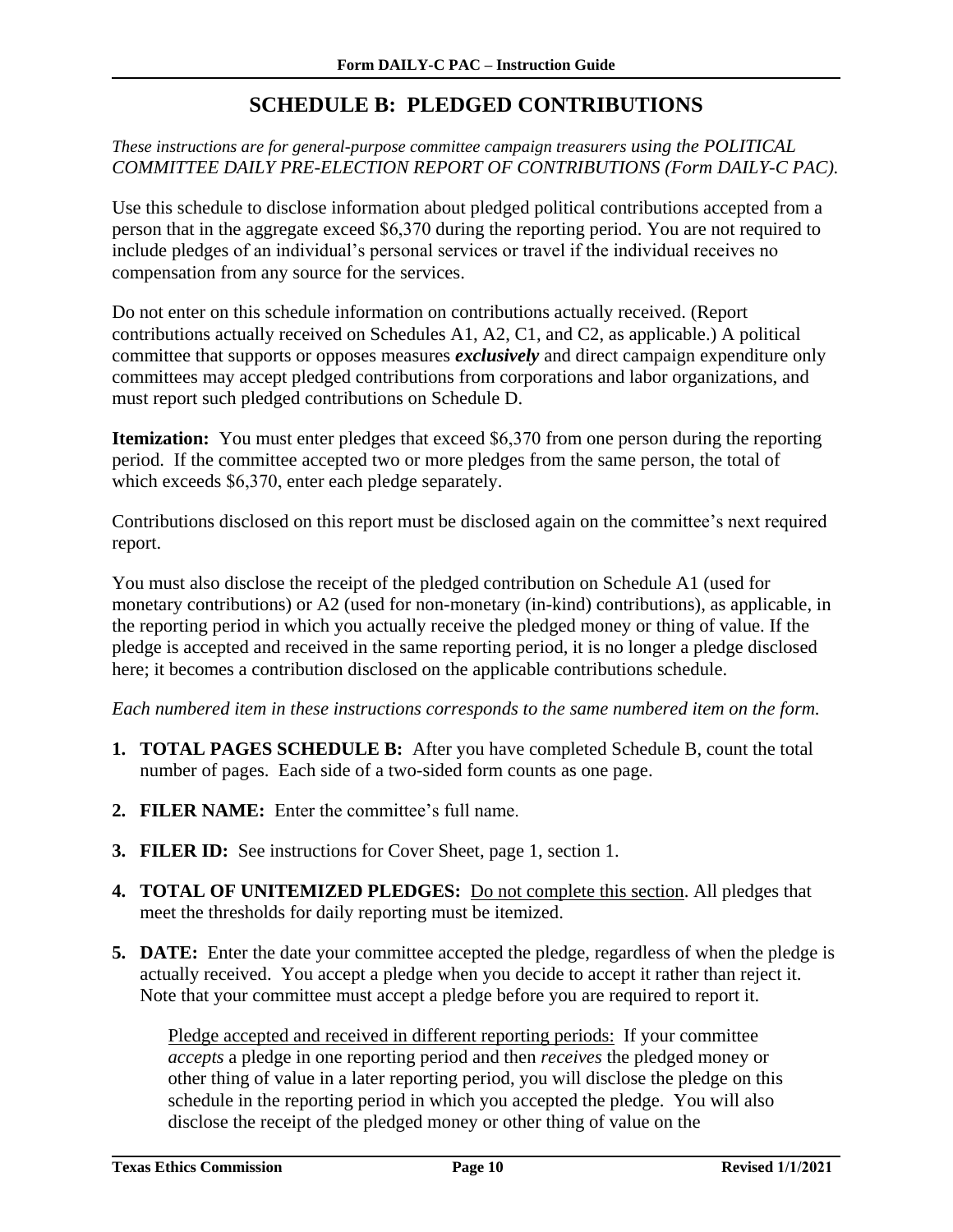appropriate incoming funds schedule (such as monetary or non-monetary contributions, or loans) in the reporting period in which you received the pledge.

Pledge received in same reporting period as accepted: If your committee receives a pledge in the same reporting period in which it was accepted, then you will not report the pledge on this schedule. You will only disclose the contribution on the appropriate incoming funds schedule (such as monetary or non-monetary contributions, or loans). The date of the contribution will be the date your committee accepted the pledged contribution, regardless of when the pledged contribution was actually received.

Pledge accepted but never received: You will disclose the pledge on this schedule in the reporting period in which you accepted the pledge. If your committee never actually receives the pledge, it is not necessary to correct your report to delete the pledge.

Example: In June a supporter promises that he will give Juan Garcia \$1,000 in the last week before the November election. Juan accepts his promise. Juan must disclose the pledge on his July 15 report covering the period in which he accepted the pledge. (Note: When he receives the \$1,000, he will disclose it as a monetary contribution on Schedule A1 of the report covering the period in which he received the money. Also, if he never receives the \$1,000, he does not correct/amend his report to delete the entry for the pledge.)

**6. FULL NAME OF PLEDGOR:** Enter the full name of the person who made the pledge.

**"Out-of-State PAC" box:** See instructions for Schedule A1, section 5*.*

- **7. PLEDGOR ADDRESS:** Enter the complete address of the person who made the pledge.
- **8. AMOUNT OF PLEDGE:** Enter the amount of the pledge or the fair market value of any pledged goods or services or other thing of value, as applicable.
- **9. IN-KIND DESCRIPTION:** If the pledge was for goods or services or any other thing of value, enter a description of the pledged goods or services or other thing of value. The description should be sufficiently detailed to allow a person reviewing the committee's report to understand what was pledged.

**Travel Outside of Texas" box:** Please check the box to indicate that the in-kind contribution was for out-of-state travel.*The description of an in-kind contribution for travel outside of the state of Texas must include detailed information. Please report this information on Schedule T.*

- **10. PRINCIPAL OCCUPATION/JOB TITLE:** For Daily Reports, you are not required to disclose a pledgor's principal occupation. However, you will be required to do so when that same pledge is disclosed again on the next required report. For this reason, you may choose to disclose this information now.
- **11. EMPLOYER (***Optional***):** General-purpose committees are not required to disclose pledgors' employers, but you may do so in this section.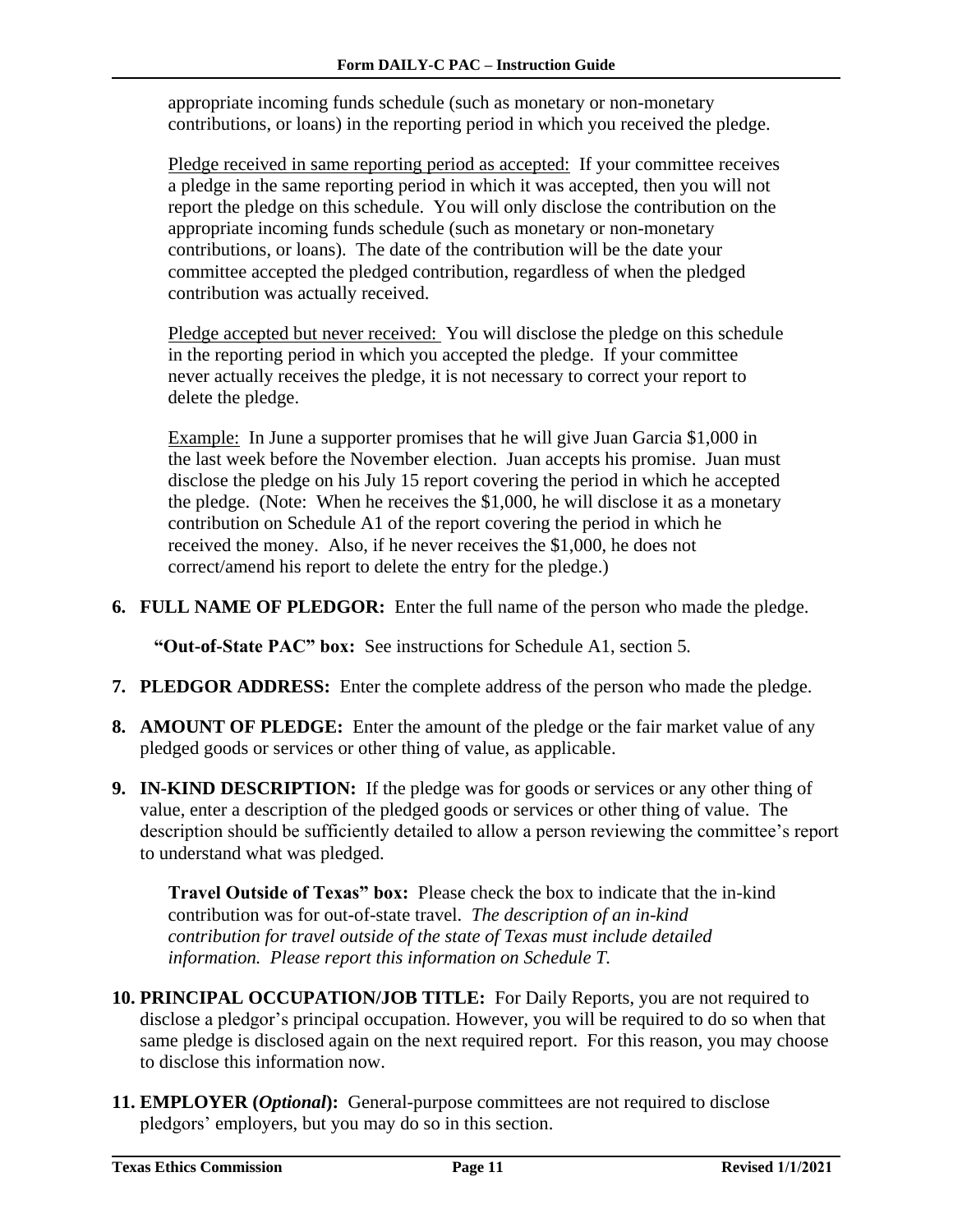## **SCHEDULE C1: MONETARY CONTRIBUTIONS FROM CORPORATION OR LABOR ORGANIZATION**

<span id="page-13-0"></span>*This schedule is only for general-purpose committee that accepts a political contribution from a corporation or labor organization. A political committee may accept a political contribution from a corporation or labor organization only if certain requirements are met. For additional information regarding the permissibility of a political committee accepting a political contribution from a corporation or labor organization, see the Commission's Campaign Finance Guide for Political Committees.*

Use this schedule to disclose information about incoming monetary political contributions accepted during the reporting period from corporations and labor organizations that in the aggregate exceed \$6,370.

Do not enter on this schedule information on non-monetary (in-kind) contributions, pledges, loans or guarantees of loans from corporations or labor organizations. (Report non-monetary (inkind) contributions on Schedule C2; report corporate pledges on Schedule D; report loans and guarantees of loans on Schedule E.)

**Definition of Corporation:** "Corporation" includes any of the following business associations:

- (1) corporations that are organized under the Texas Business Corporation Act, the Texas For-Profit Corporation Law, the Texas Non-Profit Corporation Act, the Texas Nonprofit Corporation Law, federal law, or law of another state or nation; or
- (2) the following associations, whether incorporated or not: banks, trust companies, savings and loan associations or companies, insurance companies, reciprocal or interinsurance exchanges, railroad companies, cemetery companies, government-regulated cooperatives, stock companies, and abstract and title insurance companies.

**Itemization:** You must enter monetary contributions from a corporation or labor organization that exceed \$6,370 during the reporting period. If the committee accepted two or more contributions from the same corporation or labor organization, the total of which exceeds \$6,370, enter each contribution separately.

Contributions disclosed on this report must be disclosed again on the committee's next required report.

- **1. TOTAL PAGES SCHEDULE C1:** After you have completed Schedule C1, count the total number of pages. Each side of a two-sided form counts as one page.
- **2. FILER NAME:** Enter the committee's full name.
- **3. FILER ID:** See instructions for Cover Sheet, page 1, section 1*.*
- **4. DATE:** See instructions for Schedule A1, section 4.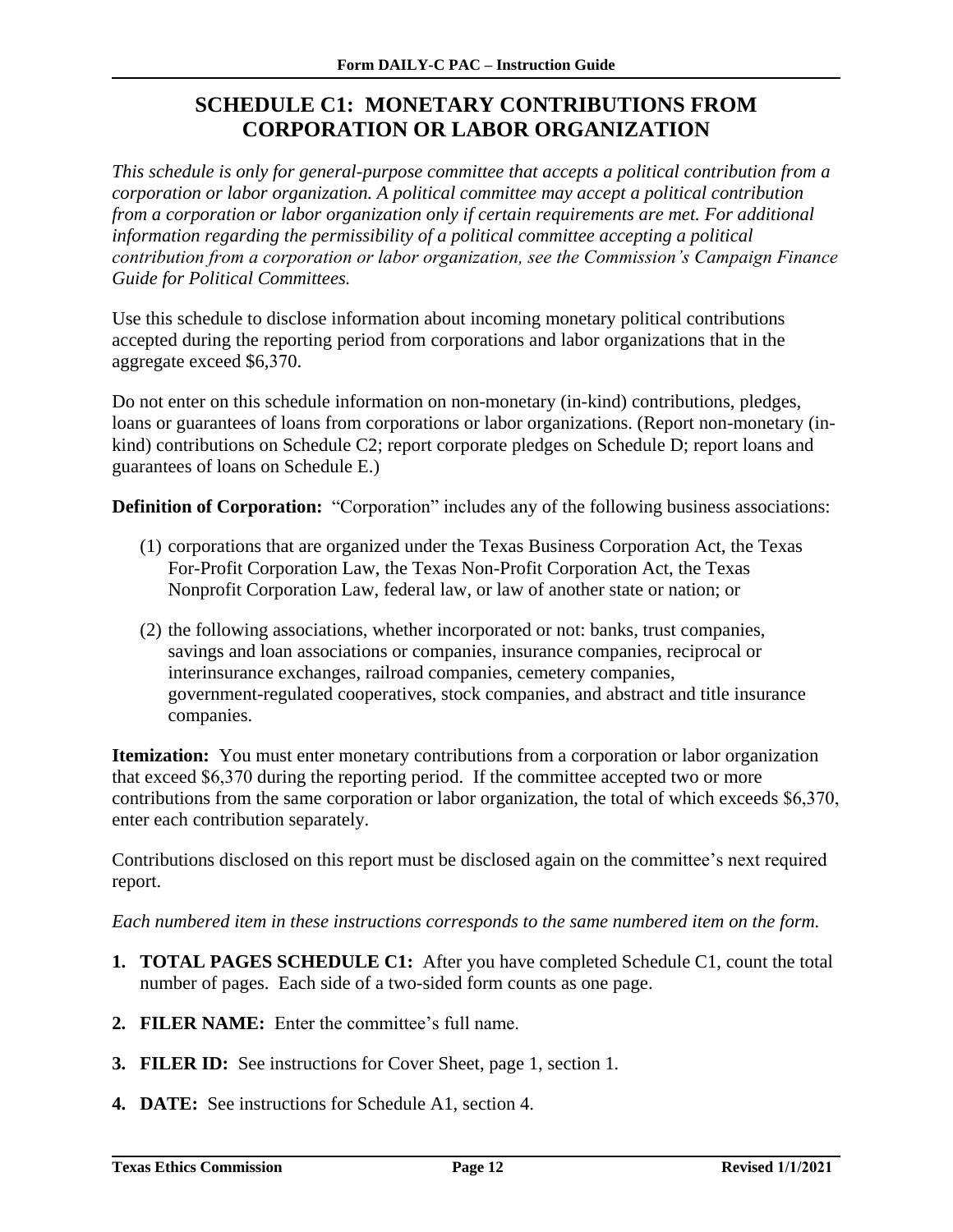- **5. CORPORATION/LABOR ORGANIZATION NAME:** Enter the full name of the corporation or labor organization that made the contribution.
- **6. CORPORATION/LABOR ORGANIZATION ADDRESS:** Enter the complete address of the corporation or labor organization that made the contribution.
- **7. AMOUNT OF CONTRIBUTION:** Enter the amount of the contribution.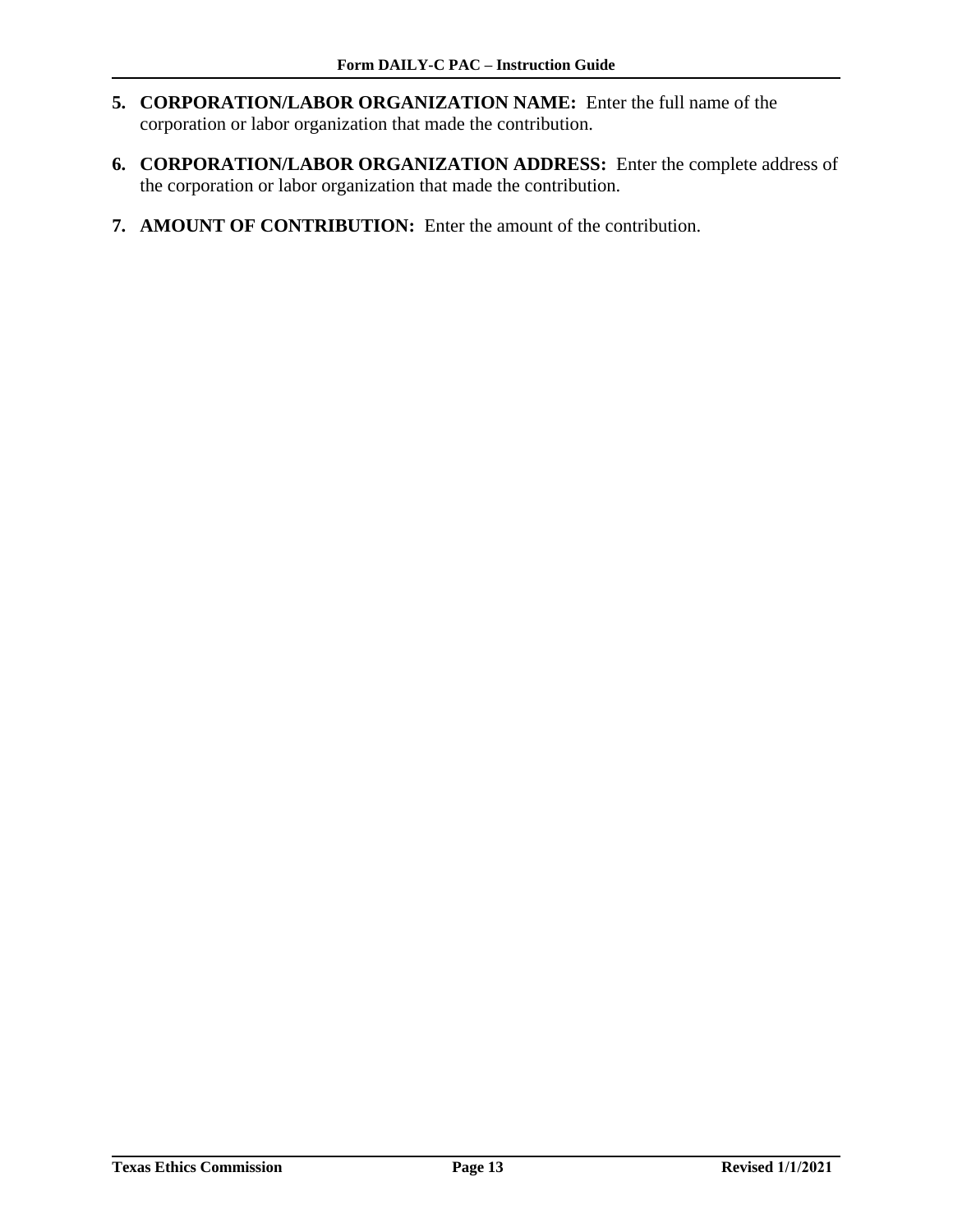## <span id="page-15-0"></span>**SCHEDULE C2: NON-MONETARY IN-KIND CONTRIBUTIONS FROM CORPORATION OR LABOR ORGANIZATION**

*This schedule is only for general-purpose committee that accepts a political contribution from a corporation or labor organization. A political committee may accept a political contribution from a corporation or labor organization only if certain requirements are met. For additional information regarding the permissibility of a political committee accepting a political contribution from a corporation or labor organization, see the Commission's Campaign Finance Guide for Political Committees.* 

Use this schedule to disclose information about non-monetary (in-kind) political contributions accepted during the reporting period from corporations and labor organizations that in the aggregate exceed \$6,370.

Do not enter on this schedule information on monetary contributions, pledges, loans or guarantees of loans from corporations or labor organizations. (Report monetary contributions from corporations or labor organizations on Schedule C1; report corporate pledges on Schedule D; report loans and guarantees of loans on Schedule E.)

**Definition of Corporation:** See instructions for Schedule C1*.*

**Itemization:** You must enter non-monetary contributions from a corporation or labor organization that exceed \$6,370 during the reporting period. If the committee accepted two or more contributions from the same corporation or labor organization, the total of which exceeds \$6,370, enter each contribution separately.

Contributions disclosed on this report must be disclosed again on the committee's next required report.

- **1. TOTAL PAGES SCHEDULE C2:** After you have completed Schedule C2, count the total number of pages. Each side of a two-sided form counts as one page.
- **2. FILER NAME:** Enter the committee's full name.
- **3. FILER ID:** See instructions for Cover Sheet, page 1, section 1.
- **4. DATE:** See instructions for Schedule A1, section 4.
- **5. CORPORATION/LABOR ORGANIZATION NAME:** Enter the name of the corporation or labor organization that made the expenditure.
- **6. CORPORATION/LABOR ORGANIZATION ADDRESS:** Enter the complete address of the corporation or labor organization that made the contribution.
- **7. AMOUNT OF CONTRIBUTION:** Enter the fair market value of the non-monetary (inkind) contribution.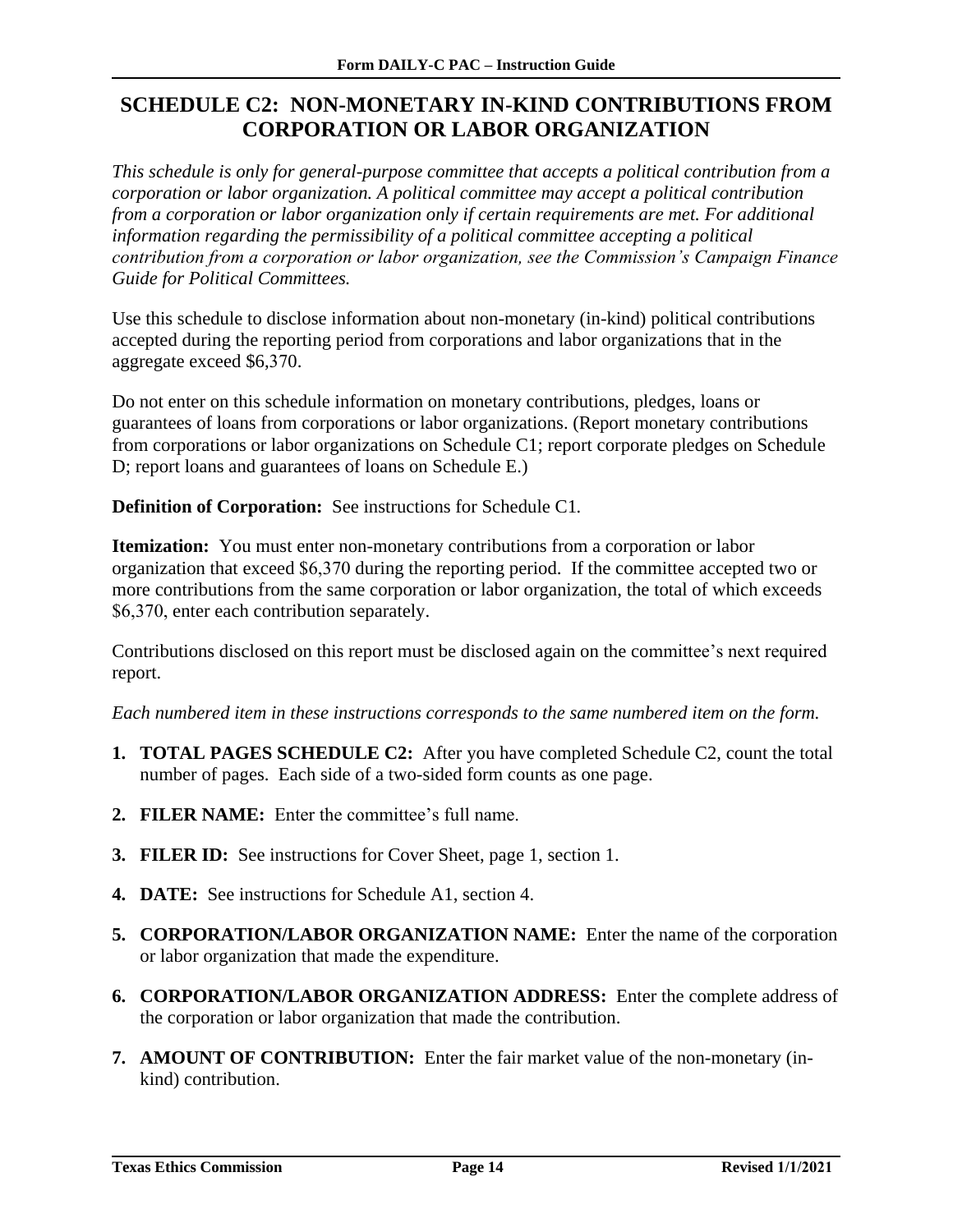**8. IN-KIND CONTRIBUTION DESCRIPTION:** Enter a description of the contribution. The description should be sufficiently detailed to allow a person reviewing the committee's report to understand what was contributed.

**"Travel Outside of Texas" box:** Please check the box to indicate that the inkind contribution was for out-of-state travel. *The description of an in-kind contribution for travel outside of the state of Texas must include detailed information. Please report this information on Schedule T.*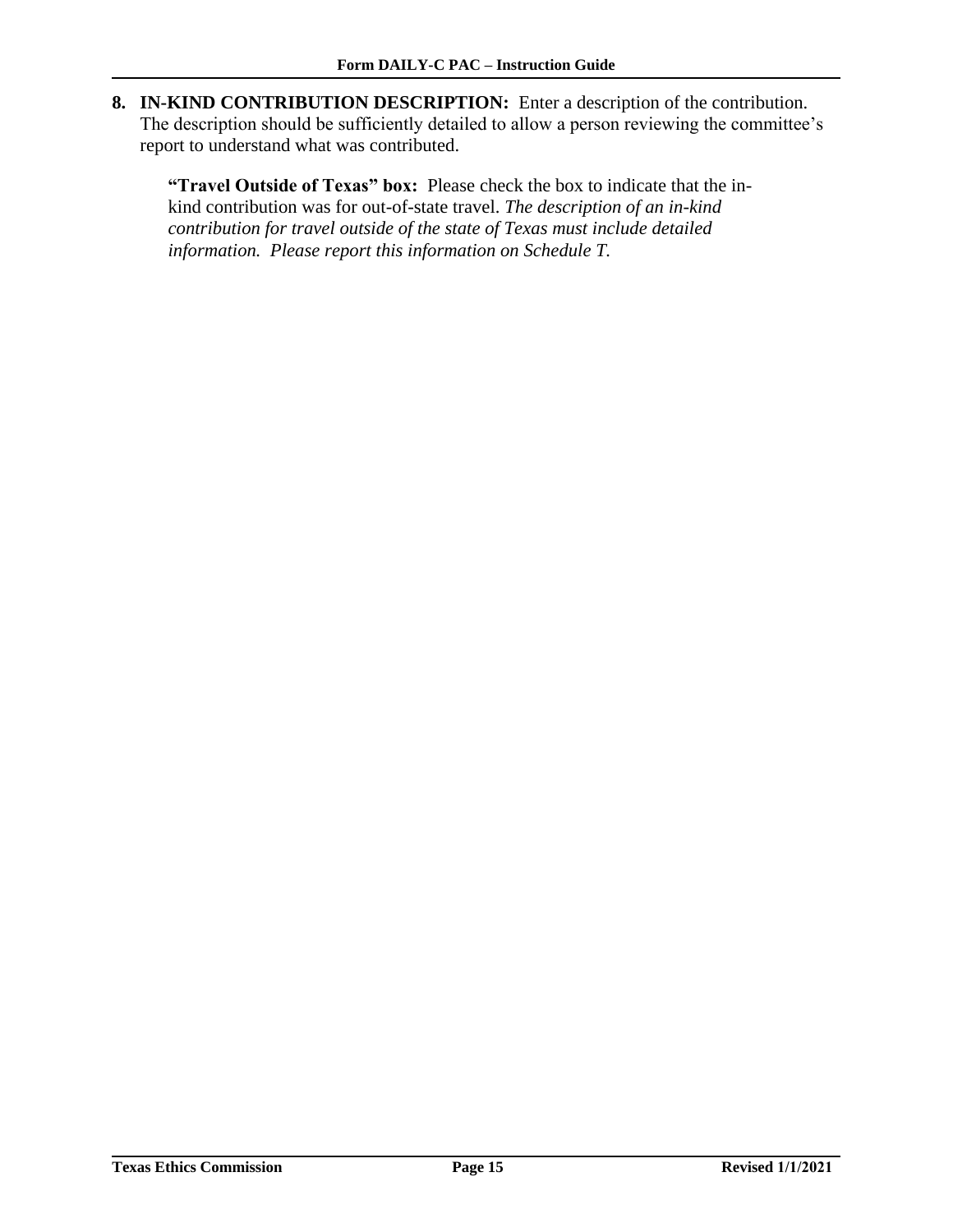## <span id="page-17-0"></span>**SCHEDULE C3: MONETARY SUPPORT FROM CORPORATION OR LABOR ORGANIZATION**

*This schedule is for general-purpose committees using the* POLITICAL COMMITTEE DAILY PRE-ELECTION REPORT OF CONTRIBUTIONS *(Form* DAILY-C PAC*).* 

Use this schedule to disclose information about monetary support that in the aggregate exceeds \$6,370 accepted from a single corporation or labor organization during the reporting period to: 1) finance the establishment or administration of a general-purpose committee; or 2) solicit contributions to a general-purpose committee from the employees, stockholders, or members of the corporation or labor organization and their families.

Do not enter on this schedule information on non-monetary support, or loans or guarantees of loans from corporations or labor organizations. (Report non-monetary support on Schedule C4; report loans and guarantees of loans on Schedule E.)

**Definition of Corporation:** See instructions for Schedule C1*.*

**Itemization:** You must enter monetary support from a corporation or labor organization that exceeds \$6,370 during the reporting period.

Support disclosed on this report must be disclosed again on the committee's next required report.

Note: The campaign treasurer of a political committee that accepts a political contribution from a corporation or labor organization for a purpose other than to establish or administer the committee or to finance the solicitation of political contributions to the committee from the employees, stockholders, or members of the corporation or labor organization and their families, uses Schedules C1, C2, and D to report contributions from corporations and labor organizations.

*Each numbered item in these instructions corresponds to the same numbered item on the form.*

- **1. TOTAL PAGES SCHEDULE C3:** After you have completed Schedule C3, count the total number of pages. Each side of a two-sided form counts as one page.
- **2. FILER NAME:** Enter the committee's full name.
- **3. FILER ID:** See instructions for Cover Sheet, page 1, section 1.
- **4. DATE:** Enter the date of the monetary payment made by the corporation or labor organization in support of your committee.

Payments Made by Credit Card:There is a special reporting rule for payments made by credit card. For reports due 30 days and 8 days before an election (preelection reports) and for runoff reports, the date of a payment made by credit card is the date the credit card is used. For other reports, the date of a payment made by credit card is *either* the date of the charge *or* the date the credit card statement is received. A filer can never go wrong by disclosing the date of the payment as the date of the charge.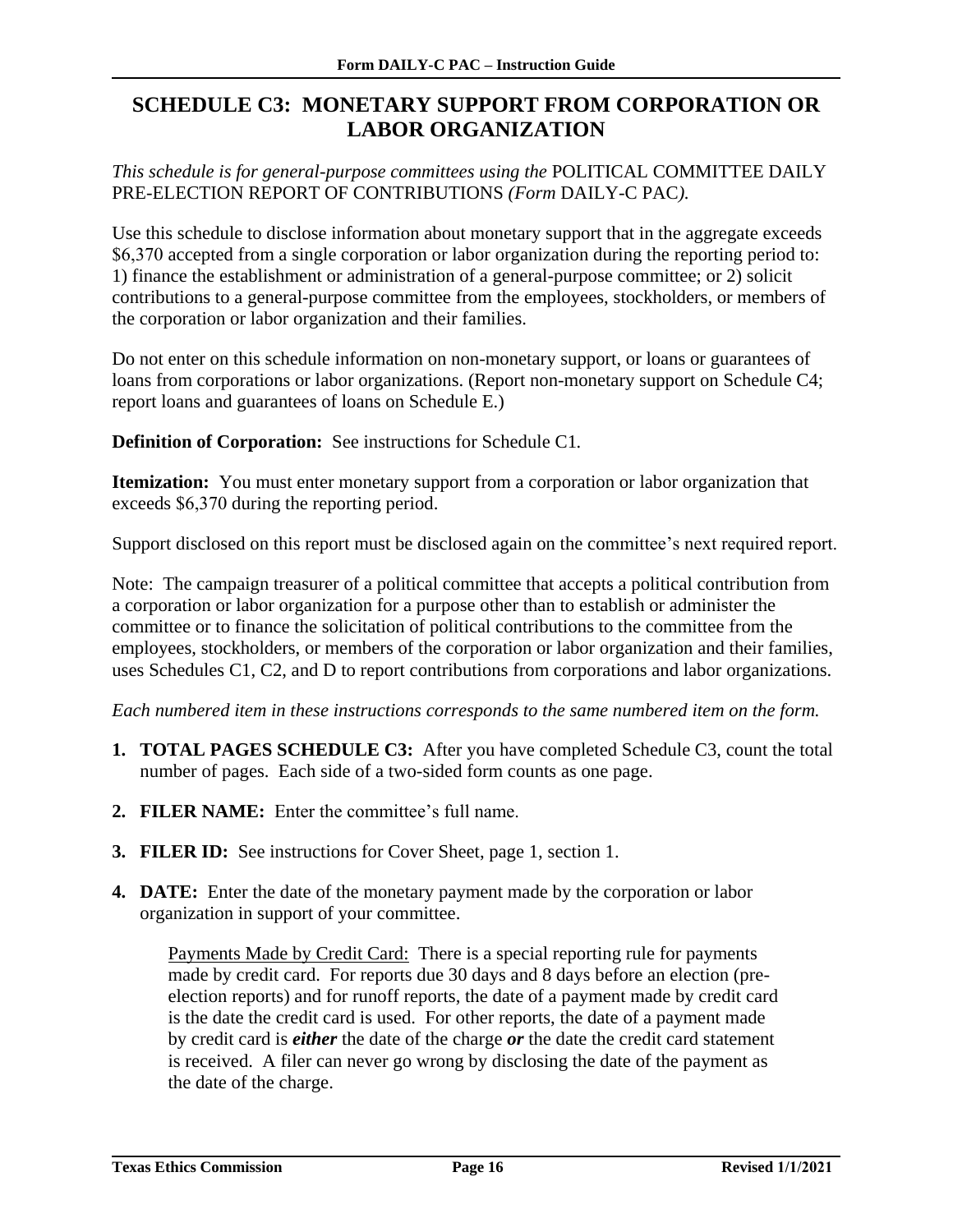- **5. CORPORATION/LABOR ORGANIZATION NAME:** Enter the name of the corporation or labor organization that made the expenditure.
- **6. AMOUNT**: Enter the amount of the payment made by the corporation or labor organization in support of your committee.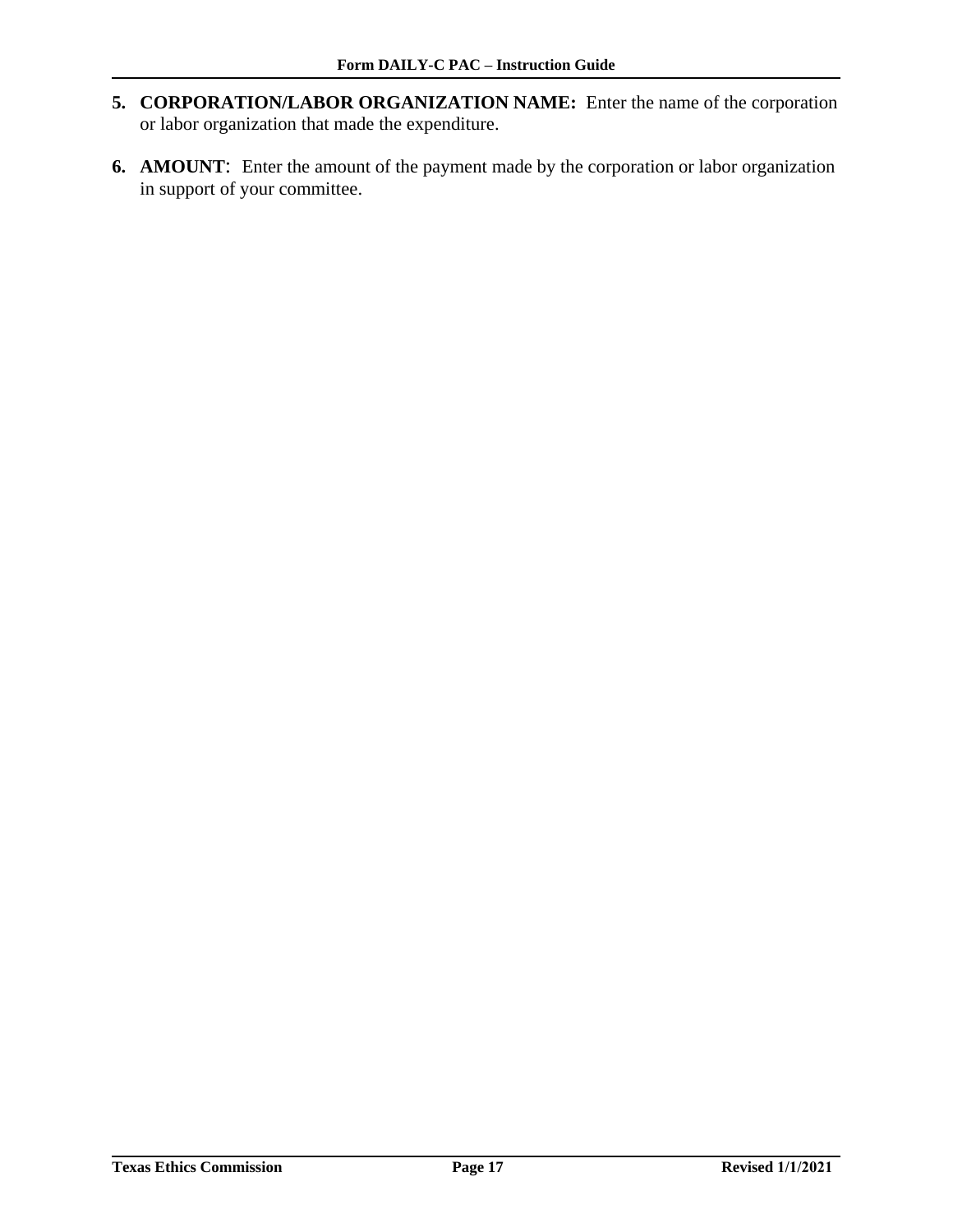## <span id="page-19-0"></span>**SCHEDULE C4: NON-MONETARY SUPPORT FROM CORPORATION OR LABOR ORGANIZATION**

*This schedule is for general-purpose committees using the* POLITICAL COMMITTEE DAILY PRE-ELECTION REPORT OF CONTRIBUTIONS *(Form* DAILY-C PAC*).*

Use this schedule to disclose information about non-monetary support that in the aggregate exceeds \$6,370 accepted from a single corporation or labor organization during the reporting period to: 1) finance the establishment or administration of a general-purpose committee; or 2) solicit contributions to a general-purpose committee from the employees, stockholders, or members of the corporation or labor organization and their families.

Do not enter on this schedule information on monetary support, or loans or guarantees of loans from corporations or labor organizations. (Report monetary support on Schedule C3, loans and guarantees of loans on Schedule E.)

Examples of non-monetary support include:

- (1) The use of corporate or labor organization office space,
- (2) The use of a corporate or labor organization mailing list, or
- (3) The use of any other corporate or labor organization asset.

**Definition of Corporation:** See instructions for Schedule C1.

**Itemization:** You must enter non-monetary support from a corporation or labor organization that exceeds \$6,370 during the reporting period.

Support disclosed on this report must be disclosed again on the committee's next required report.

Note: The campaign treasurer of a political committee that accepts a political contribution from a corporation or labor organization for a purpose other than to establish or administer the committee or to finance the solicitation of political contributions to the committee from the employees, stockholders, or members of the corporation or labor organization and their families, uses Schedules C1, C2, and D to report contributions from corporations and labor organizations.

- **1. TOTAL PAGES SCHEDULE C4:** After you have completed Schedule C4, count the total number of pages. Each side of a two-sided form counts as one page.
- **2. FILER NAME:** Enter the committee's full name.
- **3. FILER ID:** See instructions for Cover Sheet, page 1, section 1.
- **4. DATE:** Enter the date the corporation or labor organization provided non-monetary support to your committee.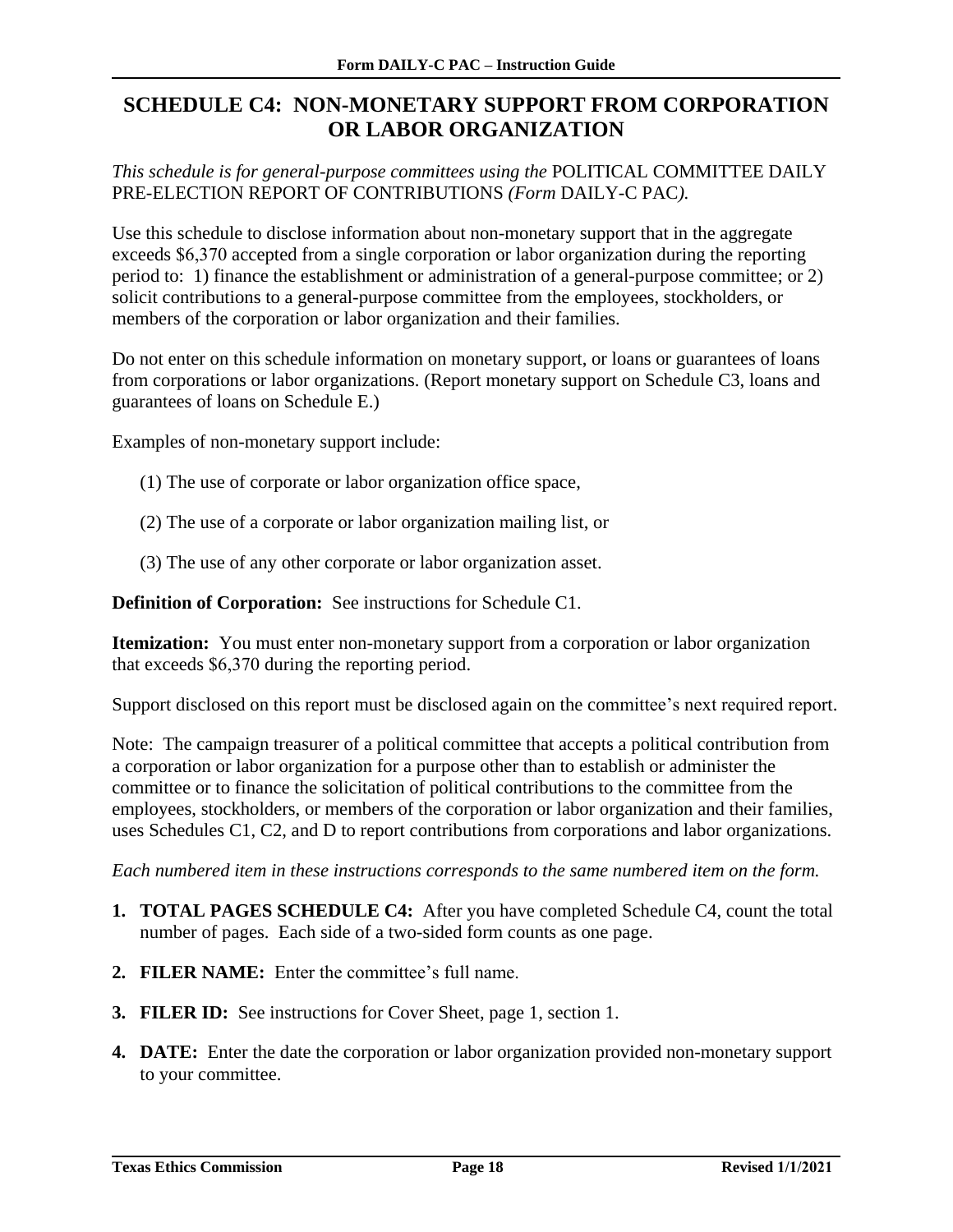The payment date is the date the corporation or labor organization incurs the obligation to make a payment. The payment date is not necessarily the date goods or services are received. It is the date on which the obligation to make a payment is incurred, as long as the amount of the payment is "readily determinable." Generally, the amount of a payment is known (and therefore readily determinable) when the obligation is incurred, but in some cases the amount is not known until the receipt of a bill.

- **5. CORPORATION/LABOR ORGANIZATION NAME:** Enter the name of the corporation or labor organization that made the expenditure.
- **6. AMOUNT:** Enter the fair-market value of the non-monetary support provided to your committee by a corporation or labor organization.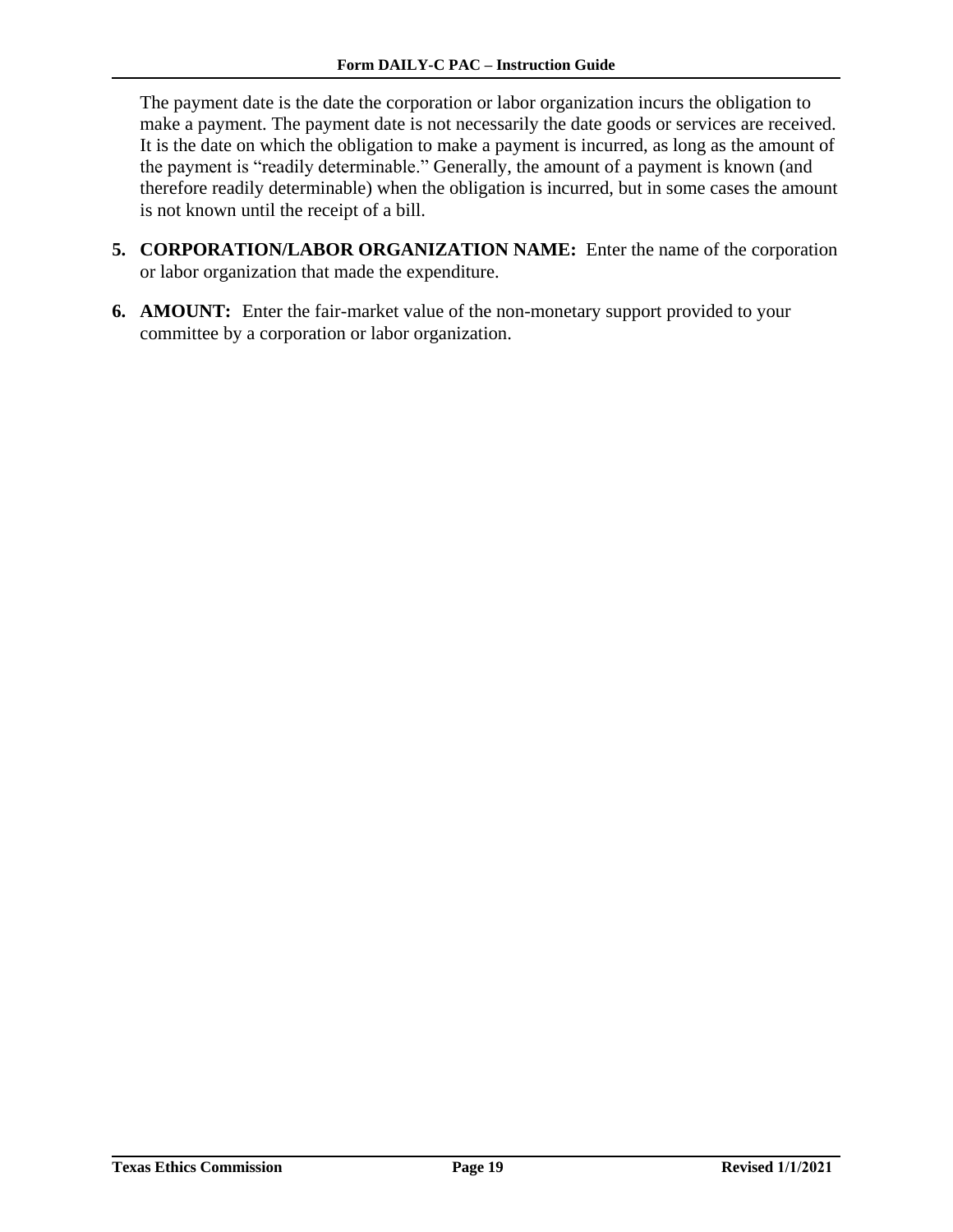## <span id="page-21-0"></span>**SCHEDULE D: PLEDGED CONTRIBUTIONS FROM CORPORATION OR LABOR ORGANIZATION**

*This schedule is only for a general-purpose committee that accepts a political contribution from a corporation or labor organization for a purpose other than to establish or administer the committee or to finance the solicitation of political contributions to the committee from the employees, stockholders, or members of the corporation or labor organization and their families*.

*For additional information regarding the permissibility of a political committee accepting a political contribution from a corporation or labor organization, see the Commission's Campaign Finance Guide for Political Committees.* 

Use this schedule to disclose information about pledges accepted during the reporting period from corporations and labor organizations that in the aggregate exceed \$6,370. You are not required to include pledges of an individual's personal services or travel if the individual receives no compensation from any source for the services.

Do not enter on this schedule information on contributions actually received, loans, or guarantees of loans from corporations or labor organizations. (Report corporate or labor organization contributions actually received on Schedules C1 and C2, and report loans and guarantees of loans on Schedule E.)

**Definition of Corporation:** See instructions for Schedule C1*.*

**Itemization:** You must enter pledges from a corporation or labor organization that exceed \$6,370 during the reporting period. If the committee accepted two or more pledges from the same corporation or labor organization, the total of which exceeds \$6,370, enter each pledge separately.

Pledges disclosed on this report must be disclosed again on the committee's next required report.

You must also disclose the receipt of the pledged corporate or labor organization contribution on Schedule C1 (used for monetary corporate or labor organization contributions) or C2 (used for non-monetary (in-kind) corporate or labor organization contributions), as applicable, in the reporting period in which you actually receive the pledged money or thing of value. If the pledge is accepted and received in the same reporting period, it is no longer a pledge disclosed here; it becomes a contribution disclosed on the applicable contributions schedule.

Example: In June a corporate supporter promises to give a committee \$1,000 in the last week before the November election. The committee accepts the corporation's promise. The committee must disclose the pledge on its July 15 report covering the period in which the committee accepted the pledge. Note: When the committee receives the \$1,000, the committee will disclose it as a monetary corporate contribution on Schedule C1 of the report covering the period in which the committee received the money. Also, if the committee never receives the \$1,000, the committee does not correct/amend its report to delete the entry for the pledge.)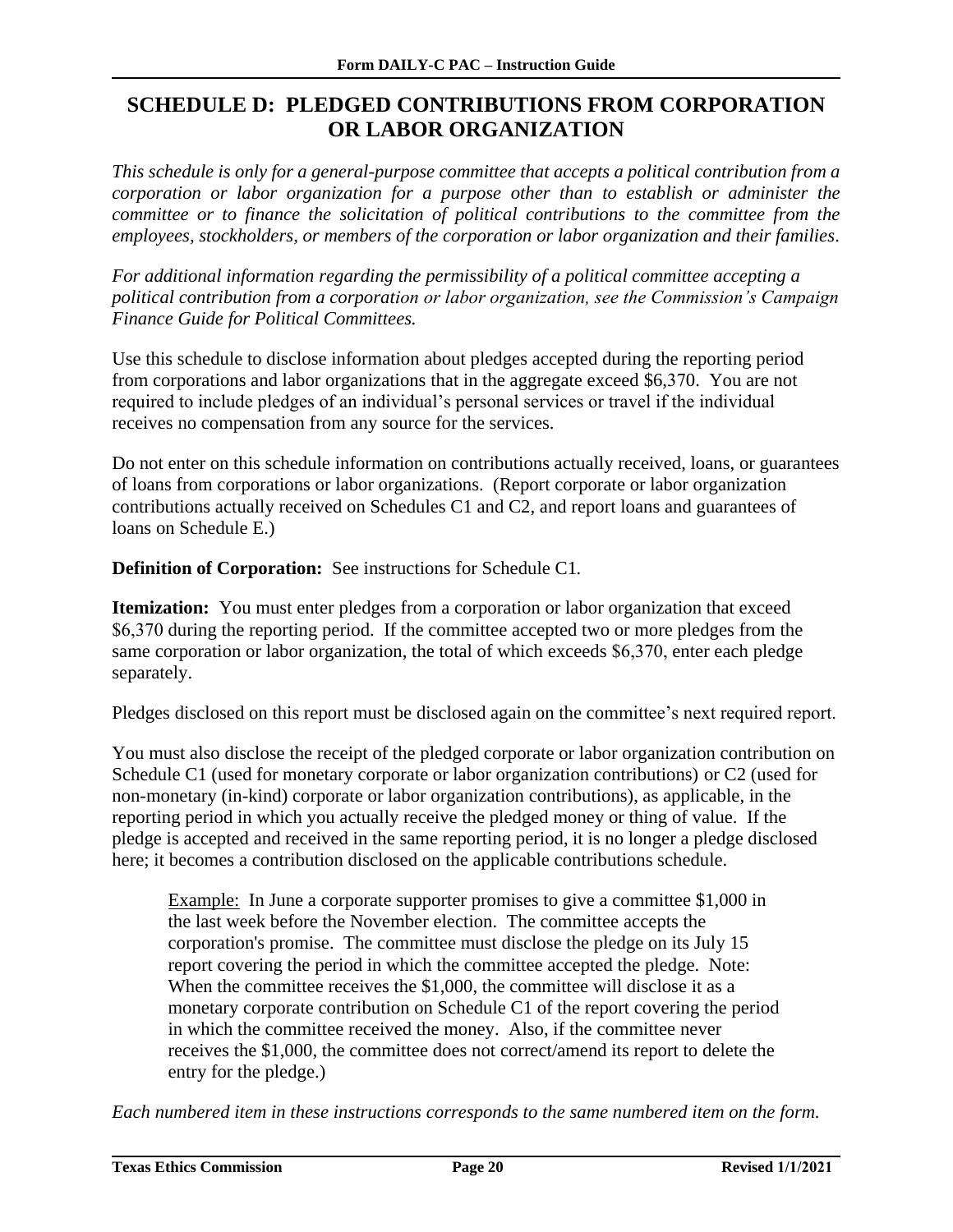- **1. TOTAL PAGES SCHEDULE D:** After you have completed Schedule D, count the total number of pages. Each side of a two-sided form counts as one page.
- **2. FILER NAME:** Enter the committee's full name.
- **3. FILER ID:** See instructions for Cover Sheet, page 1, section 1.
- **4. DATE:** See instruction for Schedule B, section 5.
- **5. CORPORATION/LABOR ORGANIZATION NAME:** Enter the full name of the corporation or labor organization that made the pledge.
- **6. CORPORATION/LABOR ORGANIZATION ADDRESS:** Enter the complete address of the corporation or labor organization that made the pledge.
- **7. AMOUNT OF CONTRIBUTION:** Enter the amount of the pledge or the fair market value of any pledged goods or services or other thing of value, as applicable.
- **8. IN-KIND CONTRIBUTION DESCRIPTION:** See instruction for Schedule B, section 9.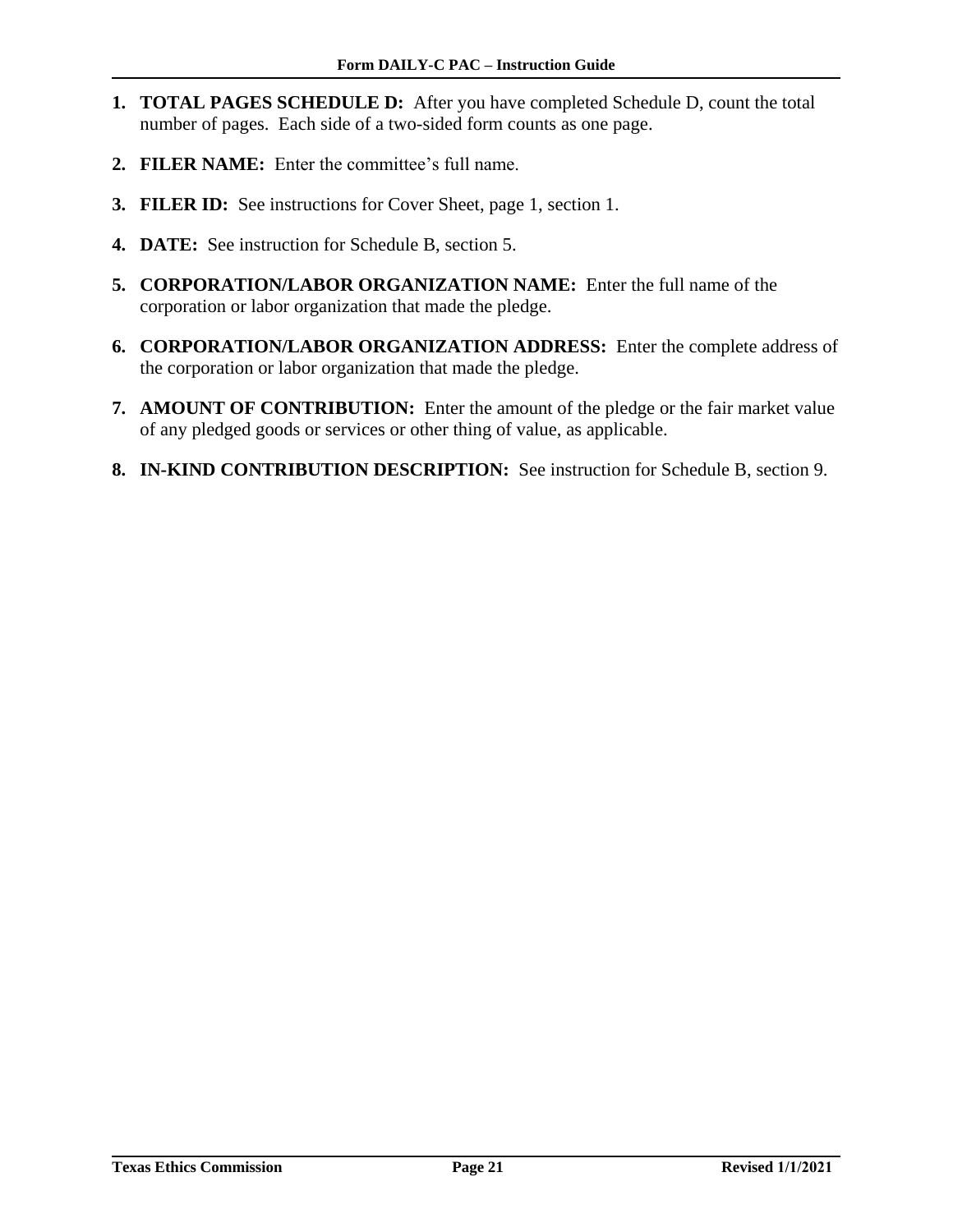## <span id="page-23-0"></span>**SCHEDULE T: IN-KIND CONTRIBUTION OR POLITICAL EXPENDITURE FOR TRAVEL OUTSIDE OF TEXAS**

*This schedule is for general-purpose committees using the* POLITICAL COMMITTEE DAILY PRE-ELECTION REPORT OF CONTRIBUTIONS *(Form* DAILY-C PAC*).*

Use this schedule to disclose information about contributions accepted for travel outside of the state of Texas during the reporting period. In addition to completing this schedule, you must also report the actual contribution or expenditure on the appropriate schedule or form. The law requires detailed information regarding in-kind contributions or political expenditures for travel outside of the state of Texas.

For Daily Reports, you are not required to disclose Schedule T information. However, you will be required to do so when that same contribution is disclosed again on the next required report. For this reason, you may choose to disclose Schedule T information now.

- **1. TOTAL PAGES SCHEDULE T:** After you have completed Schedule T, count the total number of pages. Each side of a two-sided form counts as one page.
- **2. FILER NAME:** Enter the full name of the candidate, committee, or party on whose report you are including this schedule.
- **3. FILER ID:** See instructions for Cover Sheet, page 1, section 1.
- **4. NAME OF CONTRIBUTOR / CORPORATION OR LABOR ORGANIZATION / PLEDGOR / PAYEE:** Enter the full name of the contributor / corporation or labor organization / pledgor / payee as it appears on the schedule or form on which you reported the actual contribution or expenditure.
- **5. CONTRIBUTION / EXPENDITURE REPORTED ON:** Check the appropriate box for the schedule or form on which you reported the actual contribution or expenditure.
- **6. DATES OF TRAVEL:** Enter the dates on which the travel occurred.
- **7. NAME OF PERSON(S) TRAVELING:** Enter the full name of the person or persons traveling on whose behalf the travel was accepted or on whose behalf the expenditure was made.
- **8. DEPARTURE CITY OR NAME OF DEPARTURE LOCATION:** Enter the name of the departure city or the name of each departure location.
- **9. DESTINATION CITY OR NAME OF DESTINATION LOCATION:** Enter the name of the destination city or the name of each destination location.
- **10. MEANS OF TRANSPORTATION:** Enter the method of travel (i.e. airplane, bus, boat, car, etc.)